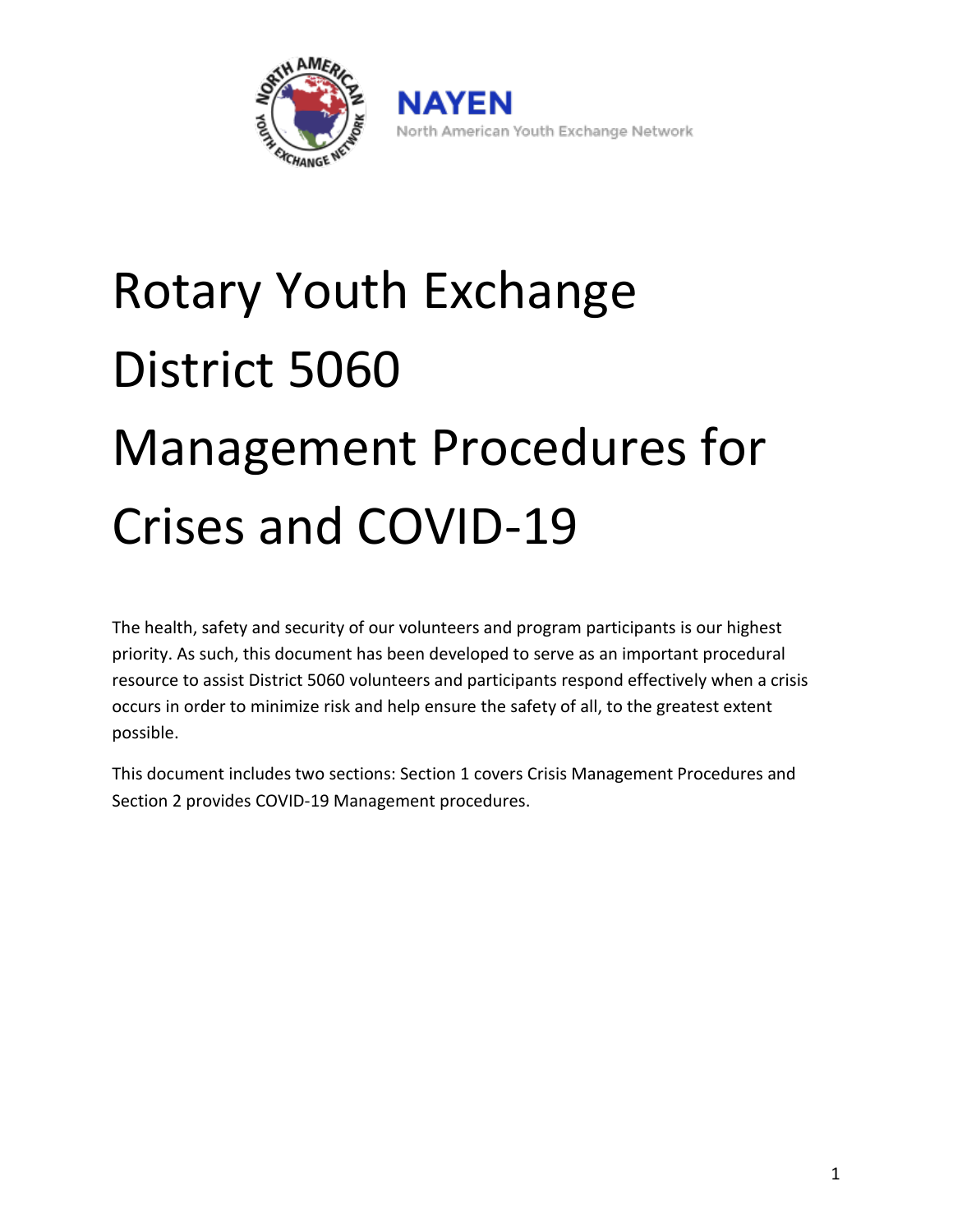# Section 1: Crisis Management Procedures

A crisis involving Youth Exchange may involve international students hosted in D5060, or D5060 students hosted in international partner Districts. The crisis may involve an individual student or a group of students within a region.

## Preparation and Crisis Management

#### **Development**

This crisis management plan includes a consideration of the local risks. External agencies listed within the [External Agency Review](#page-25-0) section have been invited to review and provide feedback.

#### **Training**

District 5060 provides training related to crisis management for its Youth Exchange students and volunteers at the annual Inbound Orientation and/or once per year through in person or webinar delivery. Certain circumstances may arise that lead to additional training.

#### **Planned and Unplanned Simulations**

For the purpose of testing for readiness in the event of a crisis, the District Governor may initiate a planned or unplanned simulation of a crisis. The following guidelines will be followed during both a planned and unplanned simulation: It will be clearly identified that the crisis is a simulation and there is no immediate risk to young people or volunteers.

A crisis simulation shall not be conducted during an active crisis or immediately following a resolved crisis. A crisis simulation shall not be conducted during a scheduled conference, training event, planned group travel, or other event to avoid confusion. The district governor will confirm when the crisis simulation has ended. The Crisis Management Team will immediately conduct a debriefing session as outlined in this plan.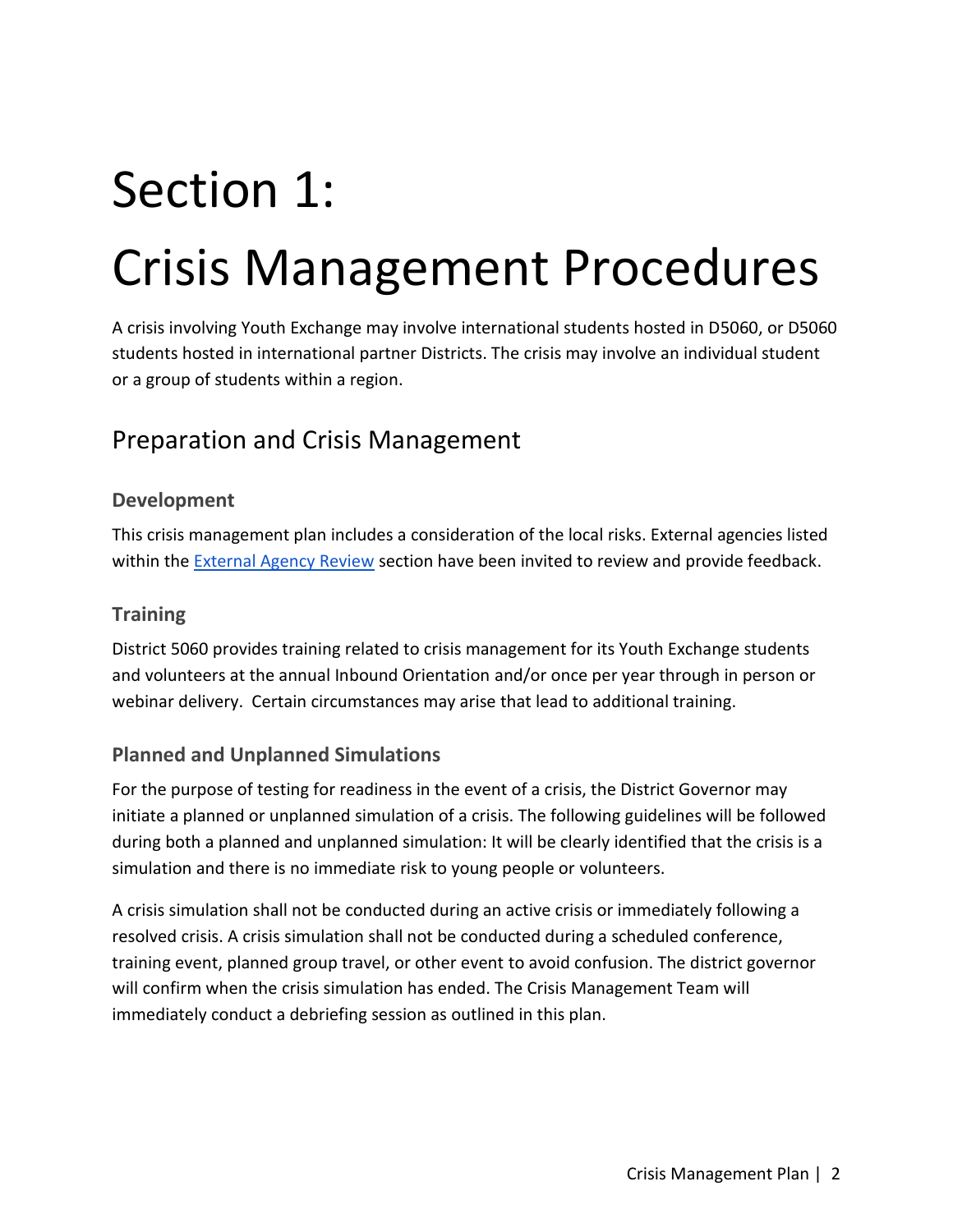## District 5060 RYE Crisis Management Team

The following people may be assigned to the crisis management team for D5060. Members of this team must be made known to all program volunteers.

- D5060 RYE Crisis Management Officer (CMO) (District RYE Chair)
- D5060 Vice Chair or Past Chair
- District Governor Nominee (individual in the DG line responsible for Youth Services)
- Assistant Responsible Officer (ARO)
- Other volunteers, as assigned by Rotary and/or Dept of State
- District Youth Mental Health volunteer

In the absence of the CMO, the Vice Chair or Past Chair shall be responsible for leading the Crisis Management Team or assigning a delegate to lead the Team. In the absence of both then a team member will be appointed in charge.

Unless otherwise noted, the CMO will be the point person for contact during the crisis. All inquiries shall be directed to the CMO. Depending on the seriousness of the crisis, other individuals may be named to assist.

Procedures proposed in this Crisis Management Plan incorporate Rotary International's "Guidelines for Youth Exchange Emergencies", and are included in the Appendices to this document.

All persons should recognize and appreciate that timely, accurate and concise information is critical to effectively manage a crisis. Please keep this in mind when providing information relating to the crisis.

District Crisis Team members will endeavor to remain accessible in the event of an emergency. If members will be away and not accessible (checking phone messages and email), they will notify the CMO of their absence and/or appoint a temporary replacement.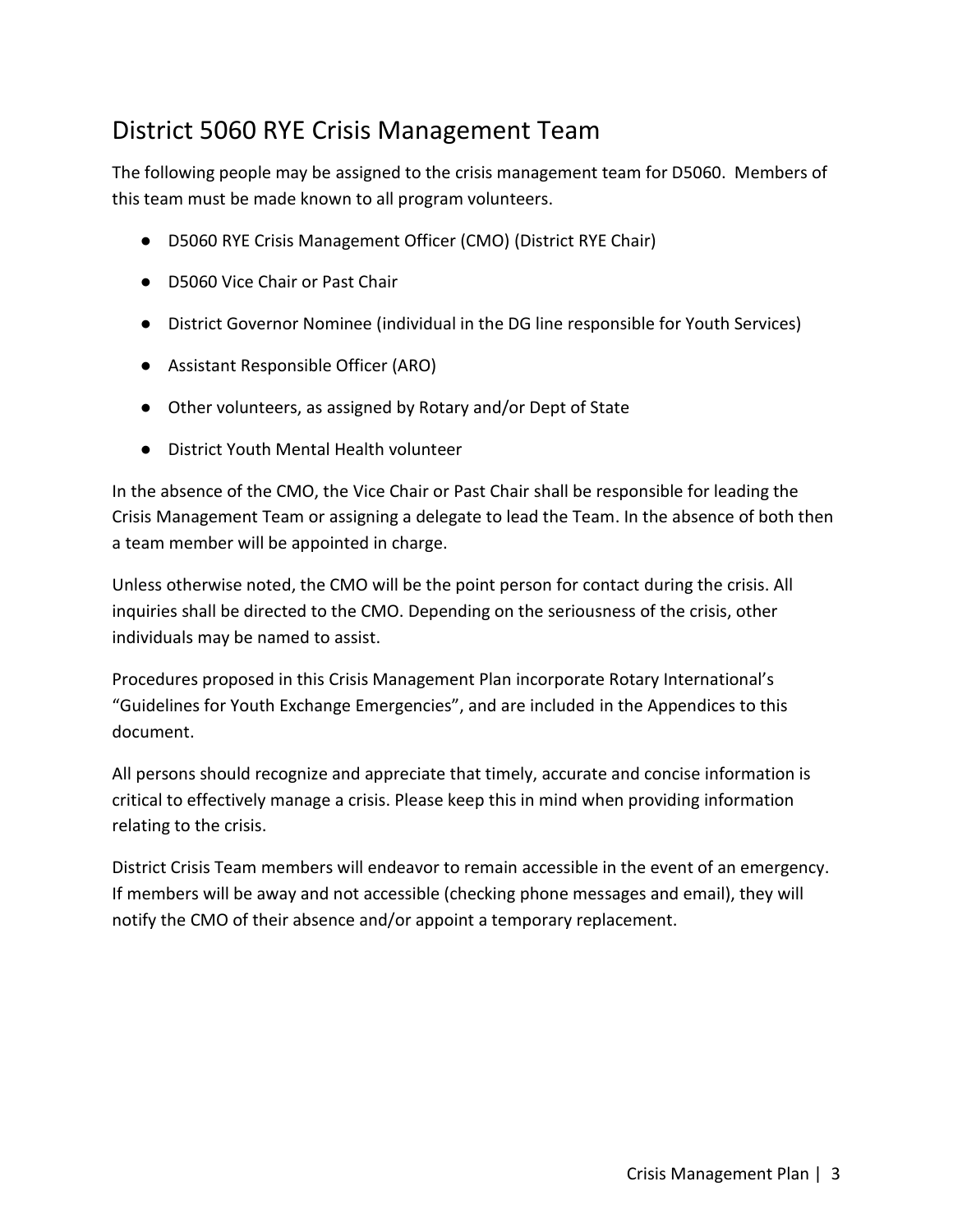## Initial Response for Accidents & Physical Health Emergencies

When an incident first occurs, use the information in this section to respond. Additional communication is required once the initial response has been completed.

#### **General Guidance for Initial Response**

Following these tips to ensure a measured and effective approach to handling a crisis.

**Safety First.** Take action to protect the student, family or whoever needs protecting. You may need to call an ambulance, fire department, police or remove the student from a home or situation when in danger.

**Take a Few Minutes.** Once the initial situation is stabilized, take a few minutes to make a plan. Think about what you need to do BEFORE doing something without a plan. Follow the steps in this document.

**Doing something without a plan may later cause problems.** You may need to activate your Club Crisis Management Team. MAKE NOTES of the time, date, student involved and details regarding what happened. In your notes answer the questions of who, what, where, when, how etc. The few minutes you take now will help everyone from this point forward. Call for help from the CMO to assist you in your plan.

#### **Level 1 (Minor Injury/Accident) -- Initial Response**

The emergency (or perceived emergency) does not currently present a significant health or safety risk and does not appear to require medical intervention and involves only one or two people. If more than two people are affected by a minor injury/accident, follow the response protocol for Level II.

- 1. Immediately alert the on-site or responsible health, safety, or medical personnel to assess the injury/accident
- 2. Have a qualified/trained volunteer administer first aid to the injured person(s) and safely transport them to the designated area of refuge if needed
- 3. Continue to monitor the affected person(s) and contact emergency medical assistance if necessary (escalate to Level II)
- 4. Contact the parent/guardian within 24 hours of the injury/accident
- 5. Report the injury/accident to the CMO, who will notify Rotary International within 72 hours of the injury/accident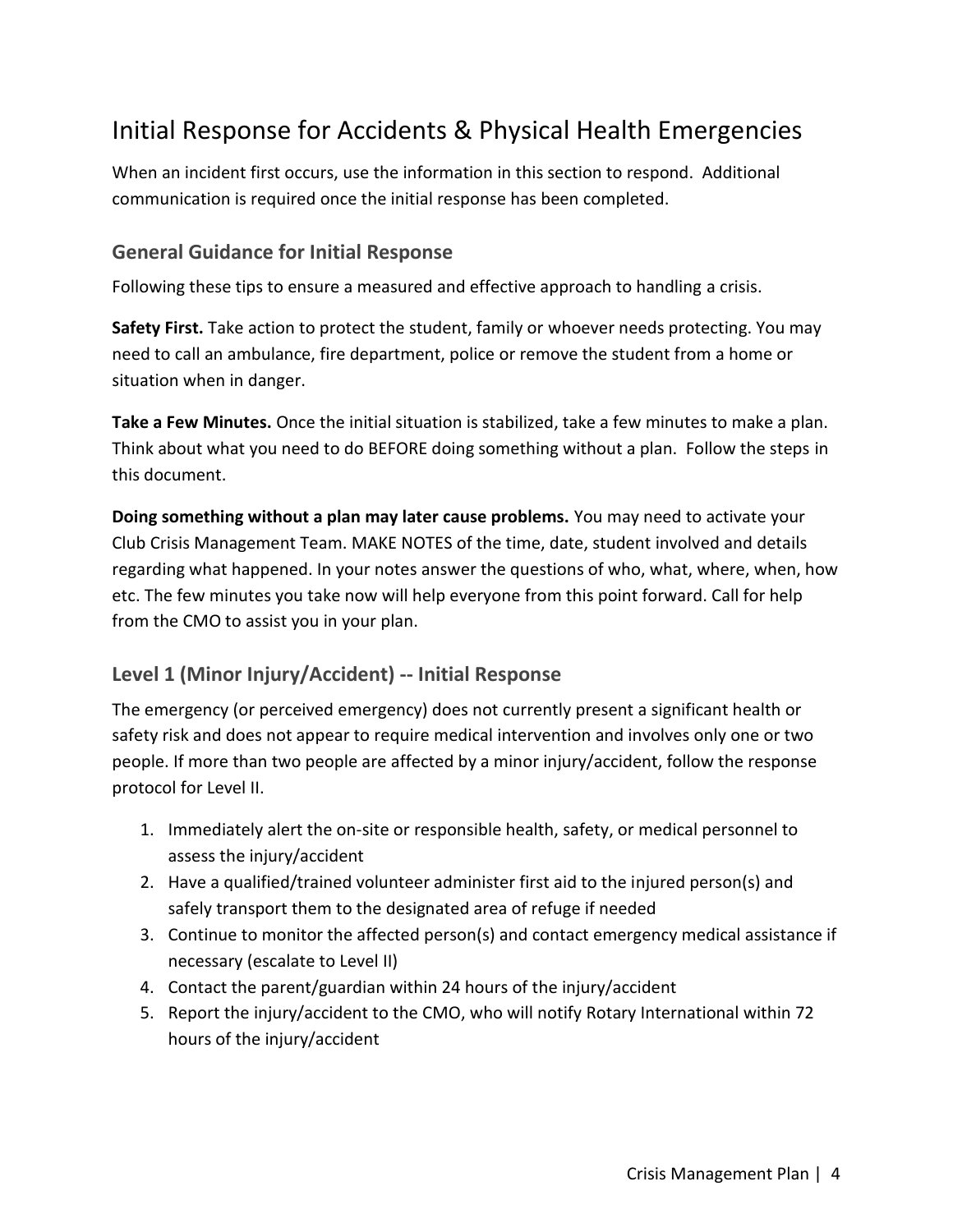## **Level 2 (Serious Injury/Accident) -- Initial Response**

The emergency (or perceived emergency) may present a significant health or safety risk and requires medical intervention for one or more person or more than two people are affected by a minor injury/accident

- 1. Immediately alert the on-site or responsible health, safety, or medical personnel to assess the injury/accident
- 2. Immediately contact emergency medical services
- 3. Have a qualified/trained volunteer administer first aid to the injured person(s) and safely transport them to the designated area of refuge if needed
- 4. Ensure that other youth program participants are being supervised while attending to the needs of the injured person(s)
- 5. As soon as emergency medical services arrive, contact the parent/guardian, CMO and in the absence of a CMO contact the Vice Chair/Past Chair.
- 6. If the person(s) are required to be transported to a hospital or emergency medical facility, designate an adult volunteer to meet them at the health care facility and other adult volunteers to supervise remaining youth program participants
- 7. Contact the designated person responsible for insurance-related questions or claims to determine what steps may be required to report to insurance provider(s)
- 8. Determine if there will or may be any media coverage and activate your media crisis response protocols as directed by the District Governor
- 9. The CMO will report the injury/accident to Rotary International within 72 hours of the injury/accident

## **Level 3 (Critical Injury/Accident) -- Initial Response**

The emergency (or perceived emergency) presents a significant or critical health or safety risk and requires immediate medical intervention or life-saving procedure.

- 1. Immediately alert the on-site or responsible health, safety, or medical personnel to assess the injury/accident
- 2. Immediately contact emergency medical services
- 3. Have a qualified/trained volunteer administer first aid to the injured person(s) and safely transport them to the designated area of refuge if needed
- 4. Ensure that other youth program participants are being supervised while attending to the needs of the injured person(s)
- 5. As soon as emergency medical services arrive, contact the parent/guardian and CMO and in the absence of a CMO contact the Vice Chair/Past Chair.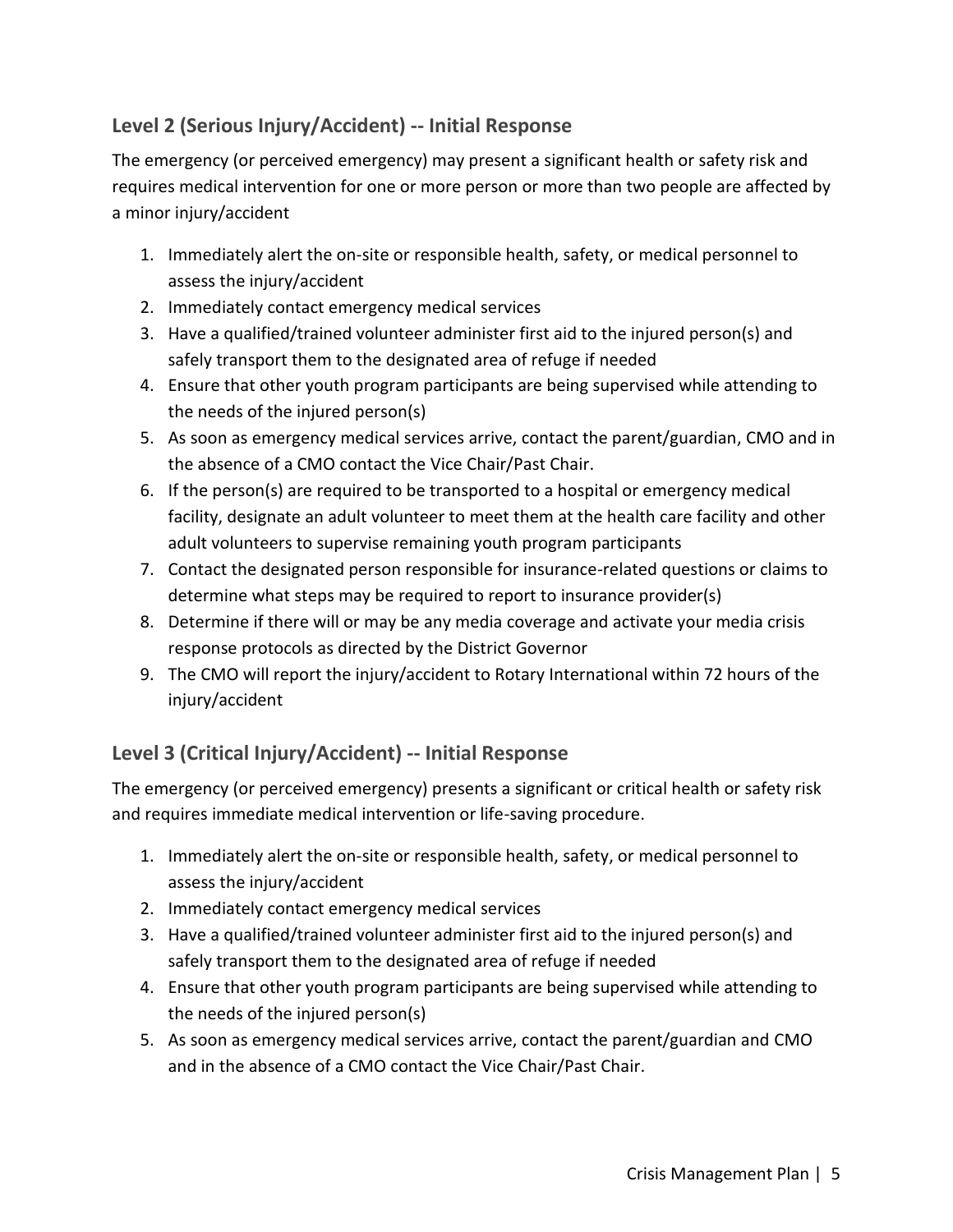- 6. Designate an adult volunteer to meet them at the health care facility, hospital or emergency medical facility and designate other adult volunteers to supervise remaining youth program participants
- 7. Contact the designated person responsible for insurance-related questions or claims to determine what steps may be required to report to insurance provider(s)
- 8. Determine if there will or may be any media coverage and activate your media crisis response protocols as directed by the District Governor
- 9. Report the injury/accident to the CMO who will notify Rotary International within 72 hours of the injury/accident

## **Level 1 Physical Health Emergency Initial Response – Monitor**

The emergency (or perceived emergency) does not currently directly impact students or volunteers, and is perceived to be a contained/isolated situation.

The CMO or delegate shall:

- 1. Distribute or communicate information to volunteers, students and their parents, and RI related to how the emergency is impacting/has impacted nearby cities, countries, etc., to create awareness and educate stakeholders on how to protect themselves, and to assure them that the situation is being monitored by your crisis management team.
- 2. Continue to monitor developments, including any alerts and updates issued by federal, state, provincial and local government agencies for further guidance.

#### **Level 2 Physical Health Emergency Initial Response – Plan**

The situation does not yet directly impact students or volunteers but has developed or progressed/spread to other areas and is no longer isolated or contained

The CMO or delegate shall:

- 1. Activates Crisis Management Team to monitor developments, prepare for and plan for next level of severity
- 2. Prepare formal communication to individuals who express concerns about the developments, as well as a proactive, informational communication to all stakeholders (volunteers, students and parents)
- 3. Identify the criteria that would require activities, such as in-person gatherings or travel to be postponed or cancelled
- 4. Identify the criteria that would require program participants to self-isolate, quarantine, seek medical treatment, or be repatriated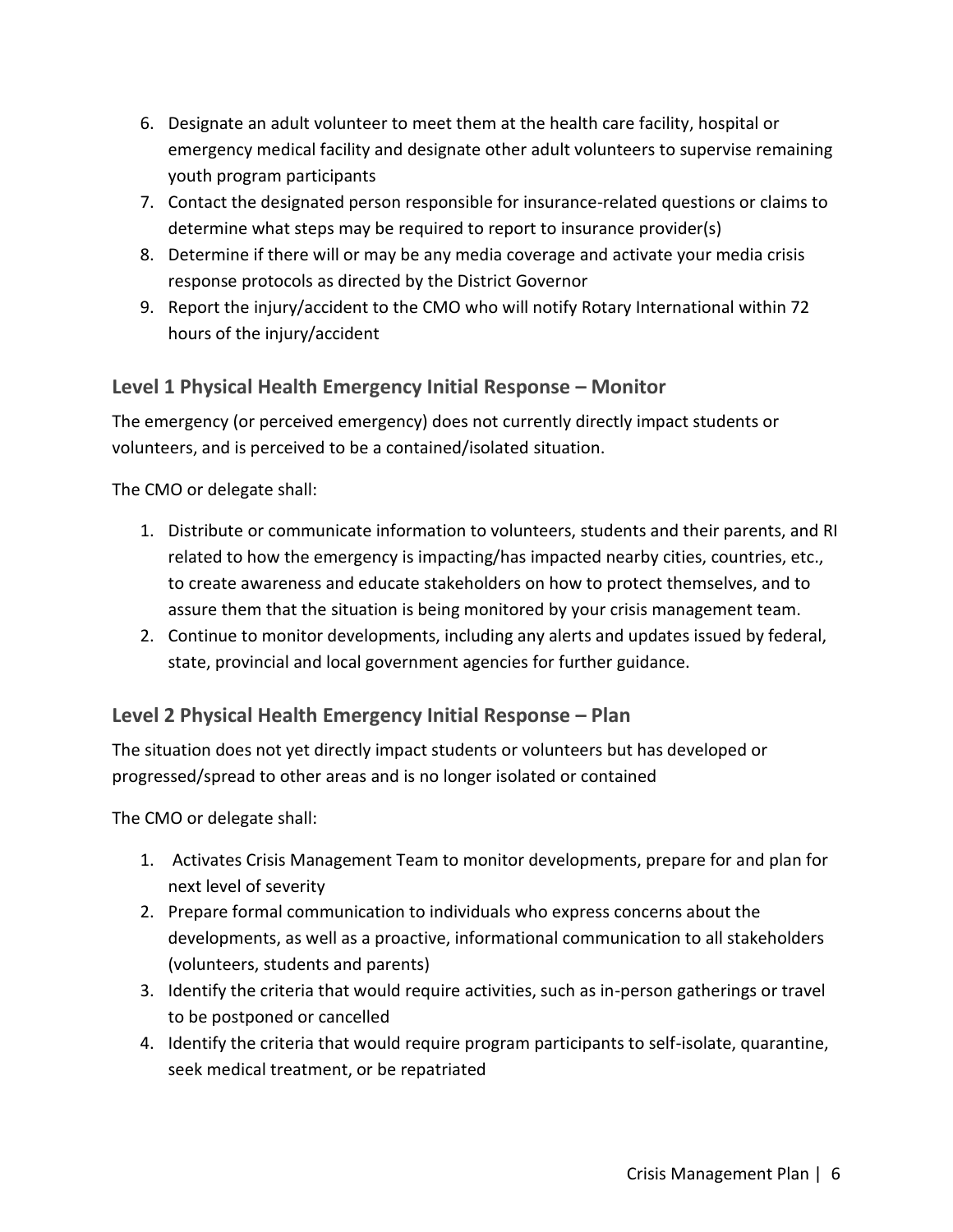- 5. Develop a specific plan based on the criteria identified should the emergency spread to or directly impact your region, including students and volunteers, and communicate this plan to all. The plan should include specific dates that actions will be taken if the situation does not improve or worsens
- 6. Contact the designated person responsible for insurance-related questions or claims to determine what steps may be required to report to insurance provider(s) and to access any resources the carrier may have available

## **Level 3 - Physical Health Emergency Initial Response – Act**

The emergency directly affects your district/region, students and volunteers

The CMO or delegate:

- 1. Implement actions steps identified in Level II to prevent risk to students or volunteers (e.g. cancelling activities, events, or travel)
- 2. Communicate emergency and contingency procedures to students, volunteers and parents
- 3. Communicate emergency and contingency procedures to all relevant local, national, or international government or health agencies as necessary to coordinate repatriation or safe travel
- 4. Contact the designated person responsible for insurance-related questions or claims to determine what steps may be required to report to insurance provider(s) and to access any resources the carrier may have available
- 5. Issue refunds or notice of cancellation for all pre-paid or registered events, trips, or other program-related costs
- 6. Notify RI within 72 hours of any emergency medical treatment, hospitalization, or repatriation of program participants related to a health emergency
- 7. Continue to monitor and adapt procedures as situation develops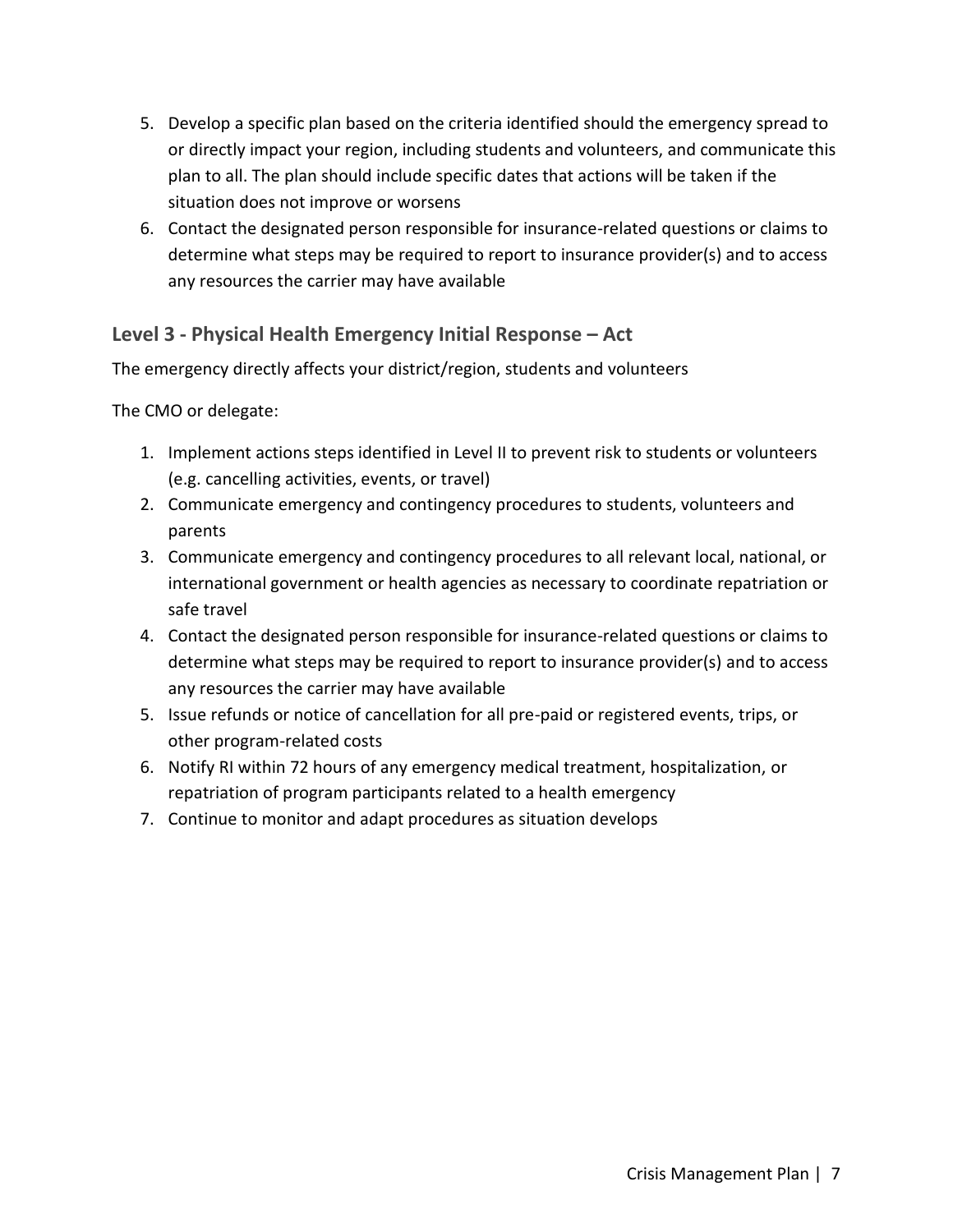## Crisis Communication for Youth Exchange

Once the initial response steps are underway, make sure crisis communication steps within this section are followed.

## **Crisis Communication Procedure - Single Student in D5060**

This guideline addresses an emergency involving an individual student or a group of the District's inbound students (or outbound / rebound students).

In the event of death, serious injury, serious illness, or other problem deemed serious by the Host Club, the Host Club YEO shall contact the District RYE CMO immediately and provide the following detail as a minimum:

- 1. Name of local Rotarian to be contacted in this specific emergency and necessary contact information.
- 2. Host Club name.
- 3. Name of student or students involved.
- 4. Home country of student or students involved.
- 5. If possible, Sponsor District Number (exchange partner).
- 6. As much detail as possible involving the crisis.

The CMO will:

- 1. Immediately contact **all members** of the District Crisis Management Team and pass on the crisis information.
- 2. As necessitated by the nature of the crisis, request team members to contact or research information relative to the crisis, using the "Guidelines for Youth Exchange Emergencies" (Appendix A) as a baseline.
- 3. Continue to keep all members of the District Crisis Management team informed and advised of the crisis status.
- 4. The CMO shall notify the Sponsor District exchange partner and shall determine if notice should be given to the respective Embassy/Consulate for the student and who shall notify the Embassy/Consulate.

Upon notification of the crisis:

1. The CMO or designate shall be responsible for contacting and advising Rotary International of crisis nature and status. The CMO or designate shall be responsible for keeping Rotary International updated throughout the course of the crisis.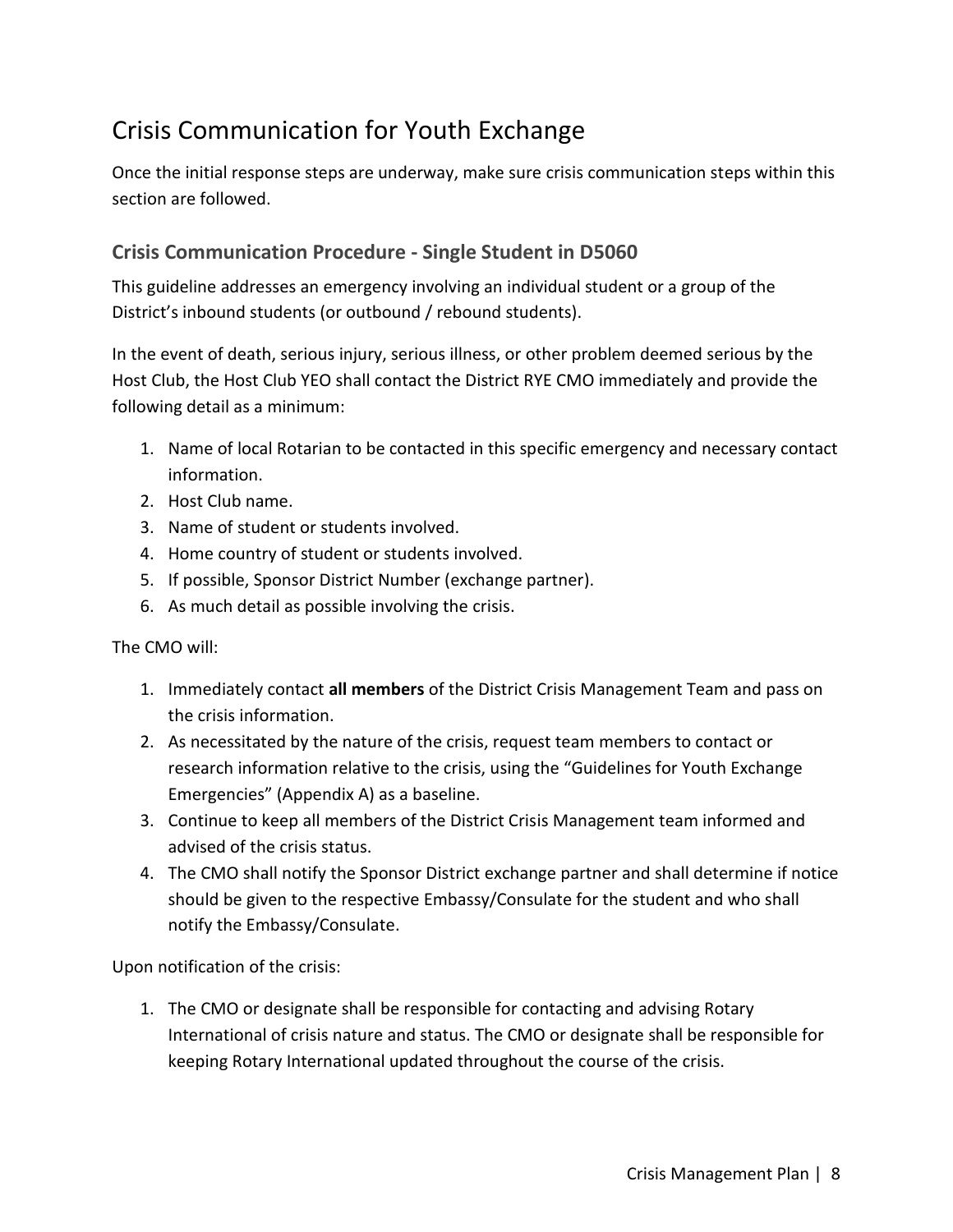- 2. The CMO or designate shall notify all other members of the D5060 Youth Exchange Committee and Club YEOs not affected by the crisis and keep them updated throughout the crisis.
- 3. The CMO or designate will be responsible for notifying the District Governor and for keeping him/her updated throughout the crisis.

## **Crisis Communication Procedure - Multiple Students in D5060**

This guideline addresses an emergency involving a group of Inbound students from one or more Districts (or outbound / rebound students).

In the event of a serious event involving multiple Inbound students, the Rotarian in charge of the event shall contact the D5060 RYE CMO immediately and provide the following detail as a minimum:

- 1. Name of local Rotarian to be contacted regarding this specific emergency and necessary contact information.
- 2. Clubs involved in the event.
- 3. Name of students involved.
- 4. Home countries of students involved.
- 5. If possible, Sponsor District Numbers (exchange partners).
- 6. As much detail as possible involving the crisis.

The CMO will:

- 1. Immediately contact all members of the District Crisis Management Team and pass along the crisis information.
- 2. As necessitated by the nature of the crisis, request team members to contact or research information relative to the crisis, using the "Guidelines for Youth Exchange Emergencies" (Appendix A) as a baseline.
- 3. Continue to keep all members of the District Crisis Management team informed and advised of the crisis status.
- 4. The CMO shall notify the Sponsor District exchange partner(s) and shall determine if notice should be given to the respective Embassy/Consulate for the student and who shall notify the Embassy/Consulate.
- 5. The CMO or designate shall be responsible for contacting and advising Rotary International of crisis nature and status. The CMO or designate shall be responsible for keeping Rotary International updated throughout the course of the crisis.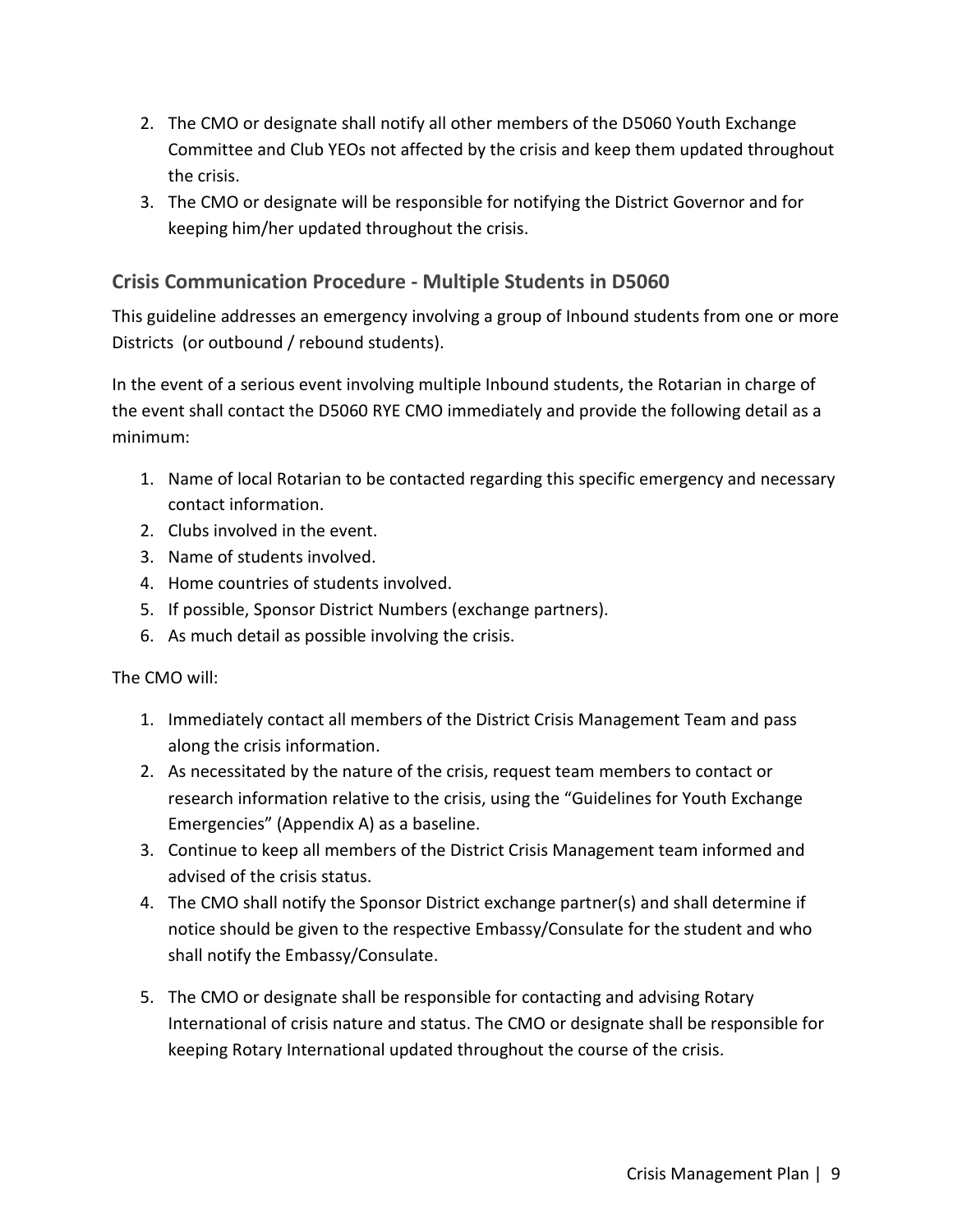- 6. The CMO or designate shall notify all other members of the D5060 Youth Exchange Committee or Club YEOs not affected by the crisis and keep them updated throughout the crisis.
- 7. The CMO or designate will be responsible for notifying the District Governor and for keeping him/her updated throughout the crisis.

## **Outbound Crisis Communication Procedure - Single Student Outbound**

This guideline addresses an emergency involving a D5060 student hosted by a partner District during their exchange year.

If the D5060 Youth Exchange Committee is notified of the death, serious injury, serious illness, or other problem involving a D5060 Outbound Student, the person who receives the information shall contact the CMO immediately and provide the following details as a minimum:

- 1. Name of student involved.
- 2. Sponsor Rotary Club.
- 3. Host District number (partner district).
- 4. The nature of the crisis and as much detail as possible involving the crisis.

The CMO will:

- 1. Immediately contact all members of the District Crisis Management Team and pass along the crisis information.
- 2. As necessitated by the nature of the crisis, request team members to contact or research information relative to the crisis, using the "Guidelines for Youth Exchange Emergencies" (Appendix A) as a baseline.
- 3. Continue to keep all members of the District Crisis Management team informed and advised of the crisis status.
- 4. Will continue to keep in contact with the Exchange Partner for the region where the crisis is occurring and work through the Exchange Partner until the crisis is resolved.
- 5. The CMO shall with the Host District exchange partner determine if notice should be given to the respective Embassy/Consulate for the student and who shall notify the Embassy/Consulate.

Upon notification of the crisis:

1. The CMO or designate shall be responsible for contacting and advising Rotary International of the crisis nature and status. The CMO or designate shall be responsible for keeping Rotary International updated throughout the course of the crisis.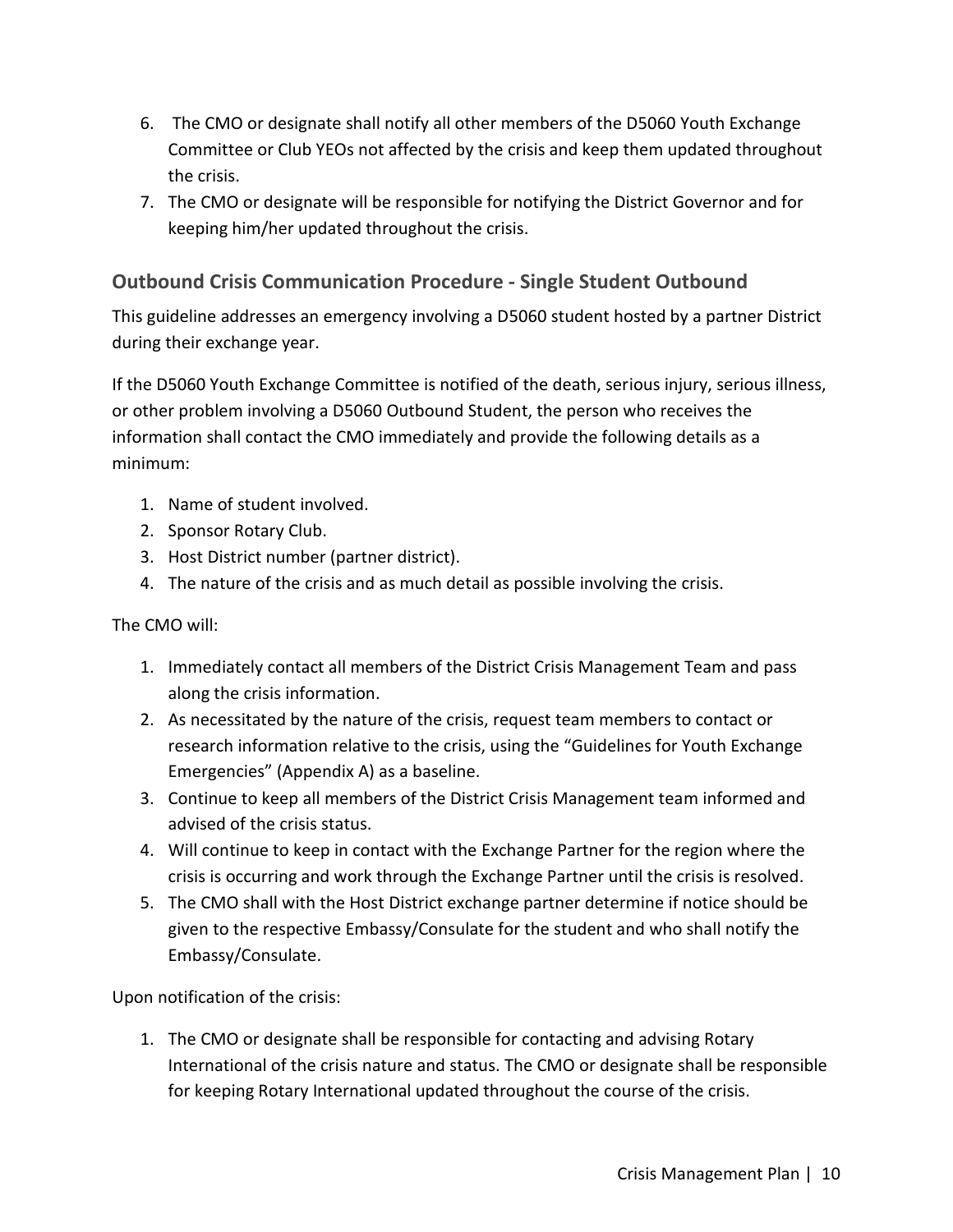- 2. The CMO or designate shall notify all RYE Committee Members not affected by the crisis and keep them updated throughout the crisis.
- 3. The CMO or designate will be responsible for notifying the District Governor and for keeping him/her updated throughout the crisis.

## **Outbound Crisis Communication Procedure - Region or Country Crisis**

This guideline addresses an emergency involving a D5060 student hosted by an overseas District experiencing a regional or country crisis.

In the event a crisis develops in a region or country where a D5060 student is hosted the Outbound Chair or YEO responsible for the country/student shall contact the CMO immediately and provide the following details as a minimum:

- 1. The name of the student(s) who are there.
- 2. Host District(s) involved.
- 3. Host District number(s).
- 4. The nature of the crisis and as much detail as possible involving the crisis.

The CMO will:

- 1. Immediately contact all members of the District Crisis Management Team and pass along the crisis information.
- 2. As necessitated by the nature of the crisis, request team members to contact or research information relative to the crisis, using the "Guidelines for Youth Exchange Emergencies" (Appendix A) as a baseline.
- 3. Continue to keep all members of the District Crisis Management team informed and advised of the crisis status.
- 4. Will continue to keep in contact with the Exchange Partner for the region where the crisis is occurring and work through the Exchange Partner to resolve the crisis.
- 5. The CMO shall work with the Host District exchange partner to determine if notice should be given to the respective Embassy/Consulate for the students and who shall notify the Embassy/Consulate.

Upon notification of the crisis:

- 1. The CMO or designate shall be responsible for contacting and advising Rotary International of crisis nature and status as needed. The expectation is that the Host Exchange Partner will notify Rotary International of the crisis.
- 2. The CMO or designate shall notify all D5060 RYE Committee Members not affected by the crisis and keep them updated throughout the crisis.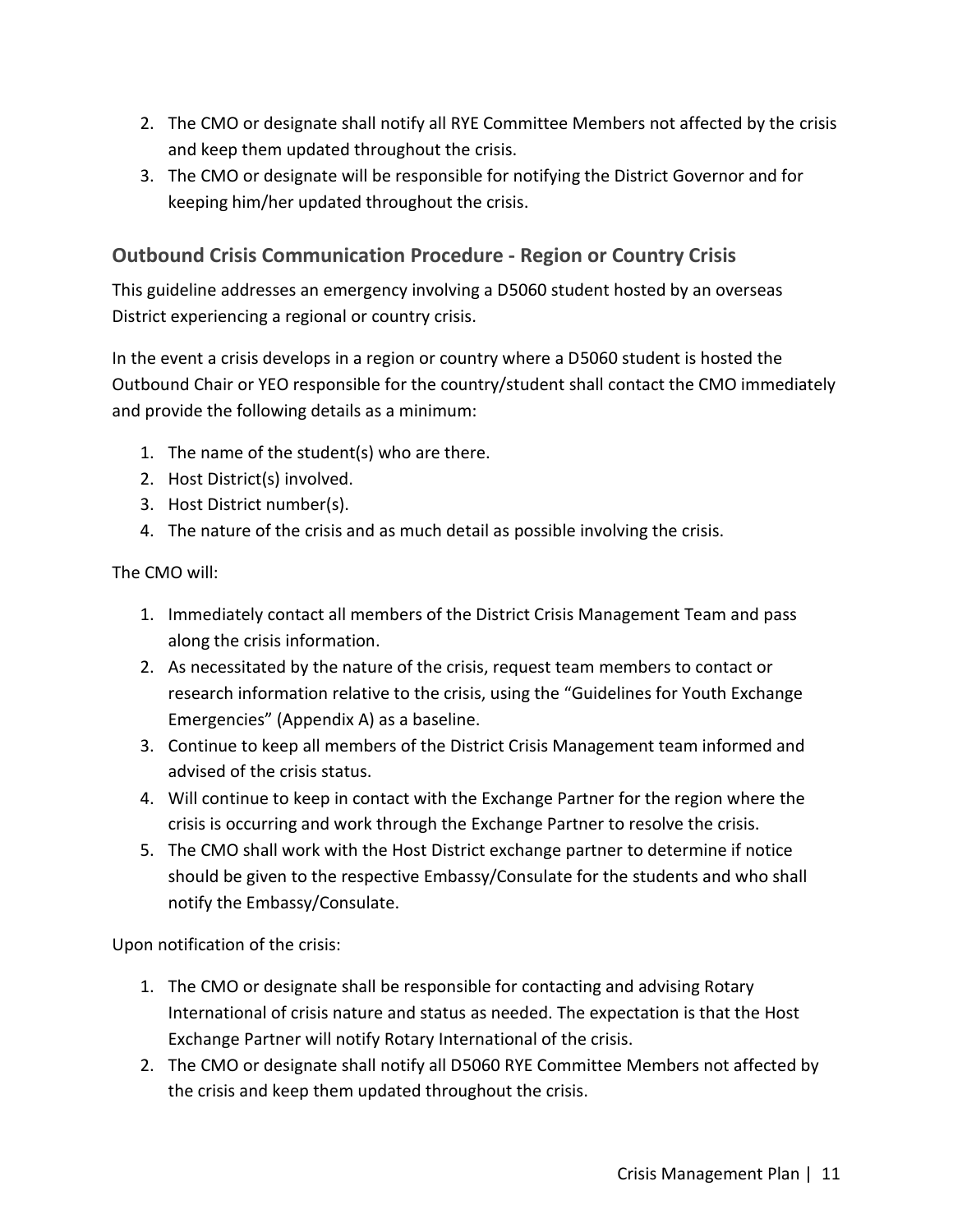3. The CMO or designate will be responsible for notifying the District Governor and for keeping him/her updated throughout the crisis.

## Assigning Tasks in an Organized Fashion by the D5060 RYE Crisis Management Officer (CMO)

When a tragic event occurs, things need to be done quickly. To avoid duplication and confusion the CMO will ask for assistance from the Club, the District Crisis Management Team and anyone else needed to accomplish the needed tasks. The District Team and the Club Team will work together to come up with solutions.

**Speaking to the Media.** The **District Governor or designate** will be the spokesperson for the media. Please refer the media to the District Governor or designate and inform the District Governor or designate of the media inquiry with contact information. Personal phone numbers of Rotary representatives will not be given out to the media without their consent.

**Notifying Affected People.** The following people need to be informed and the CMO will ask for assistance as needed to inform everyone:

- Natural Parents/Legal Guardians (In case of death, obtain clear instructions concerning burial, cremation or return of the body. Also ask about memorial service. Consideration must be given to the religion of the deceased.)
- Host family, club counselor, and District Youth Exchange Chair.
- Host District Governor and the Governor of the sponsoring district
- Host Rotary club, for assistance and guidance (if the accident occurs away from the host area, you might want to contact a local Rotary club for assistance and guidance)
- Insurance company
- Embassy Officer to obtain his/her advice

**Reporting.** Following the initial response to the incident, the CMO with the help of the Youth Exchange Committee or Youth Exchange Committee/Club Crisis Management Team (p. 16) and the District Crisis Management Team will write a report of the incident for submission to the District Governor.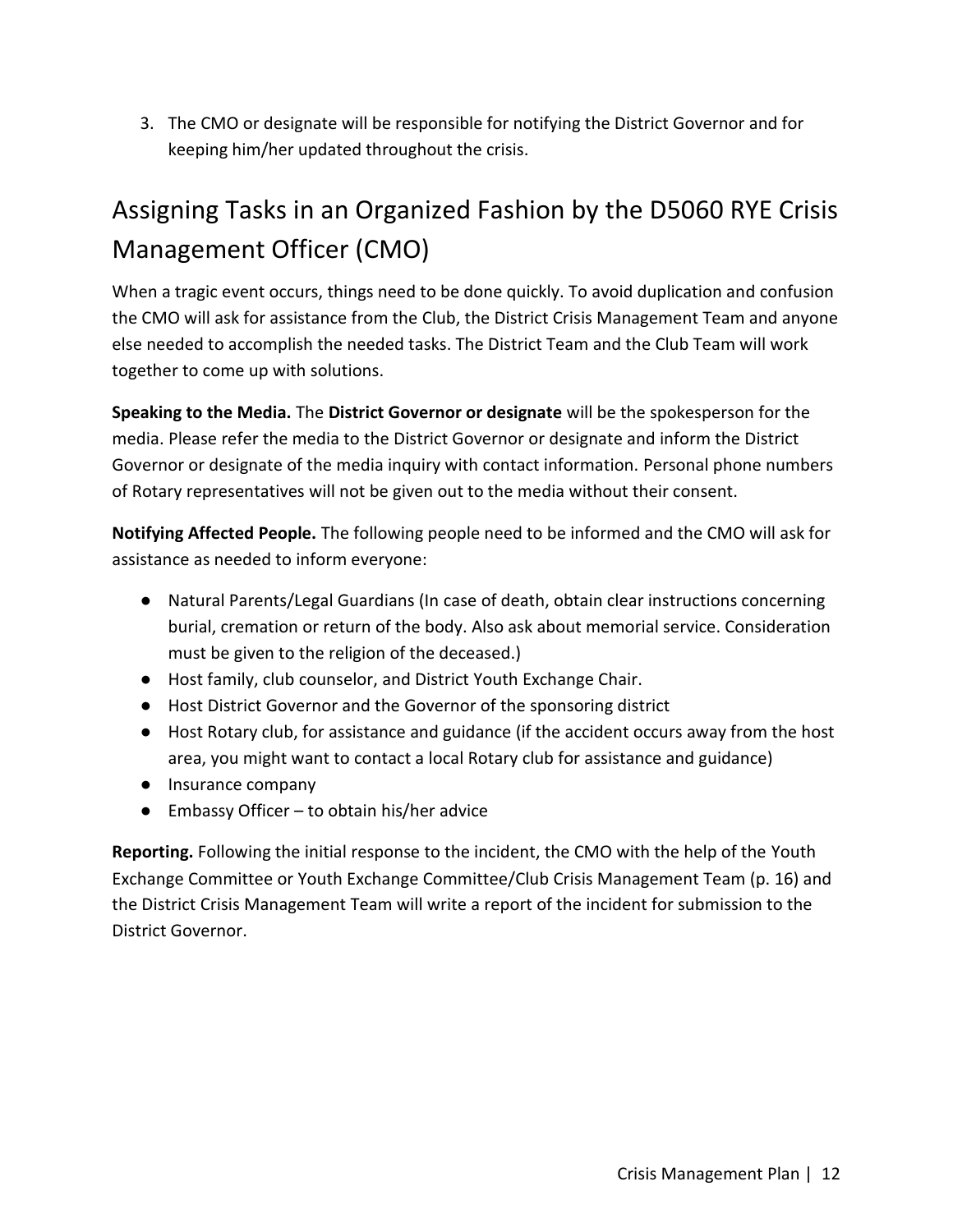## Crisis Resolution and Debrief

## **Moving a Crisis from a Higher to a Lower Level and Declaring a Crisis Resolved**

The District Governor, in collaboration with the CMO, shall be responsible for determining when a crisis has moved from a higher to a lower level and declaring a crisis resolved according to the following:

- A crisis level will be moved from a higher level to a lower level, when appropriate, when all steps in the response protocols have been followed, but there is still a need to maintain a level of crisis awareness or response, and that response is more appropriate to the protocols described by a lower level. The District Governor will communicate with the Core CMT in the event of a de-escalation of a crisis and activate the notification protocols, as necessary.
- Declaring a crisis resolved: a crisis will be deemed resolved when all steps in the response protocols have been followed, there is no immediate risk to young people and volunteers, and there is no need to maintain a level of crisis awareness or response. The District Governor will communicate with the Core CMT in the event of a resolution of a crisis and activate the notification protocols, as necessary.

## **Debriefing**

Immediately following a resolved crisis, a crisis simulation, or a narrowly avoided crisis, the Core CMT shall conduct a debriefing. Members of the Additional CMT may also be included, as necessary. The purpose of the debriefing is to ensure the response protocols were followed, if there are any action steps needed as a result of a crisis resolution, including, but not limited to, making updates to the crisis management plan and conducting emergency training. A copy of the debriefing questionnaire (Appendix B) shall be included with any formal records and the District Governor shall be responsible for ensuring that any actions recommended as a result of the debriefing are implemented.

## **Updating the Crisis Management Plan and Emergency Training**

It is important to review the crisis management plan regularly. The plan shall be updated as follows: Annually prior to the start of the new Rotary year by the District Chair. Following any changes to leadership or other youth protection policies. As a result of recommendations from a debriefing following a resolved crisis, a crisis simulation, or a narrowly avoided crisis.

#### **Emergency (unscheduled) trainings shall be conducted as follows:**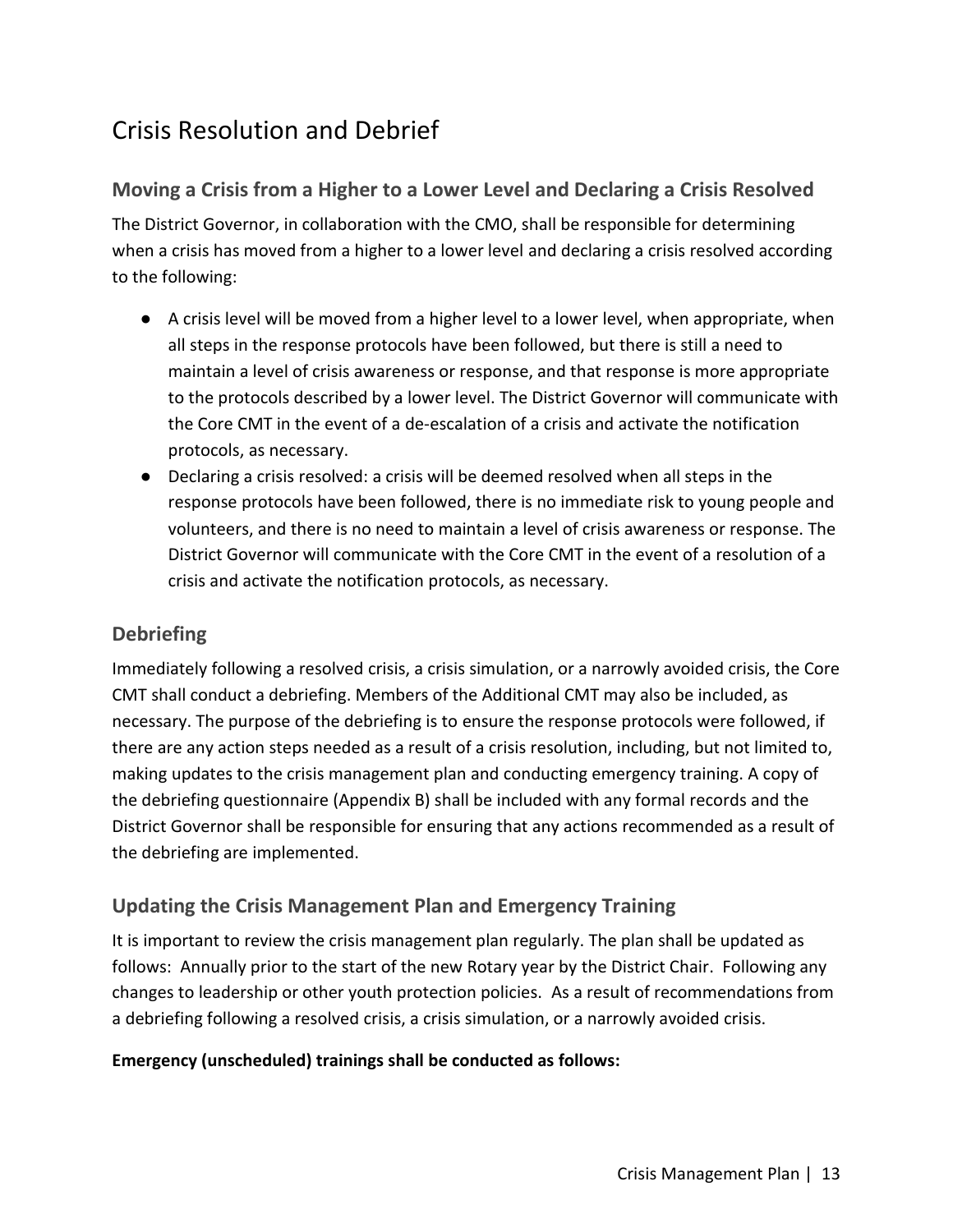- Immediately following a resolved crisis when the results of a debriefing reveal a need to do so.
- If a crisis or emergency that involves young people is narrowly avoided, especially when the results of a debriefing reveal that youth protection policies or response protocols were not followed.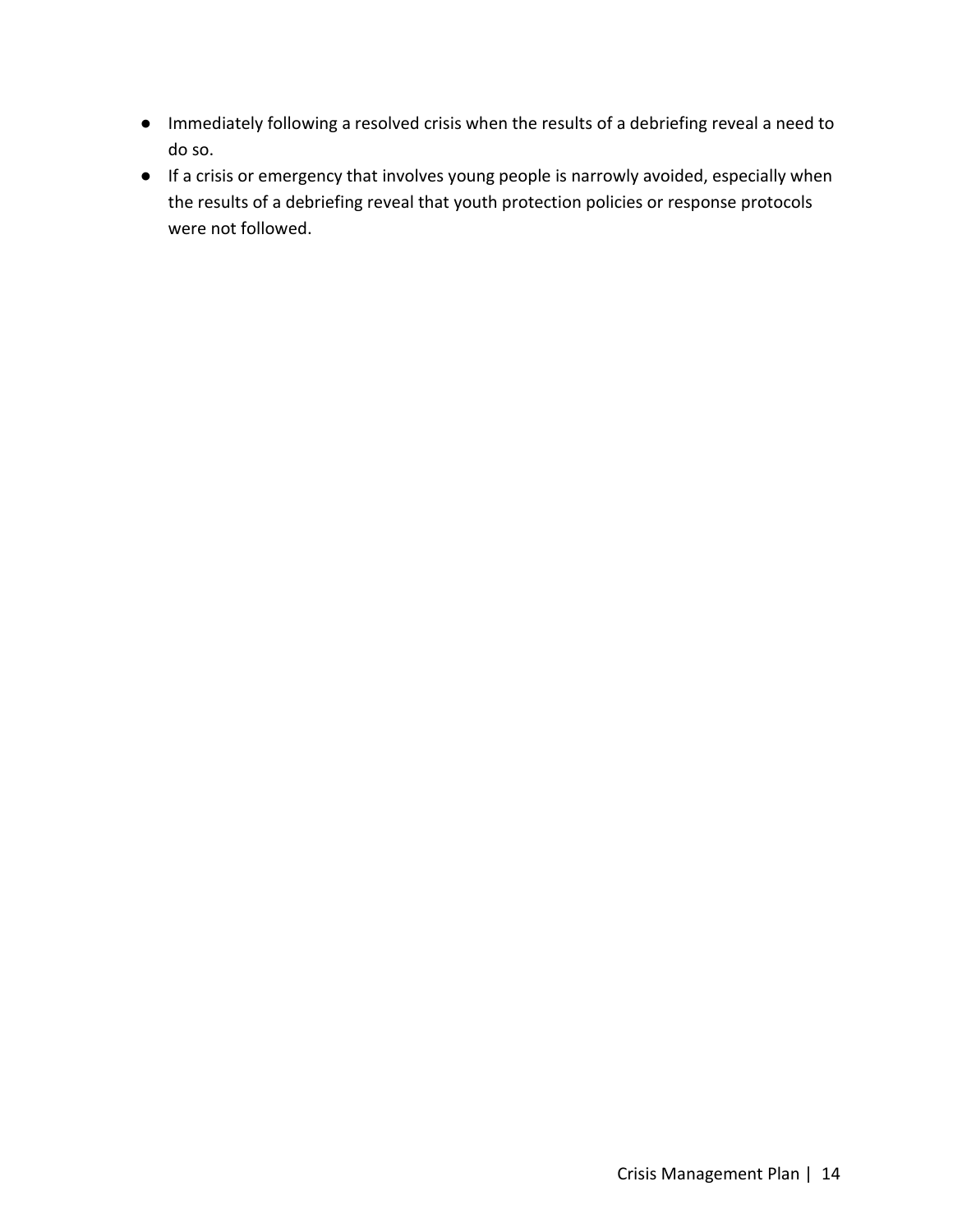## Important Considerations

## **Supporting Young People During a Crisis**

Young people may require additional support, mental health counseling, or medical attention during or immediately following a crisis.

It is important to check-in with young people who have experienced a crisis themselves as well as others who may have been present during an in-person emergency or who may also be indirectly impacted (friends, family, or others close to someone who experienced a crisis). The following procedures should be followed during a crisis and immediately following a crisis:

- Assess the physical, mental, and emotional state of young people directly or indirectly impacted by a crisis
- Be supportive but also respect the young person's right to privacy or confidentiality if there is no reporting requirement
- Schedule a follow-up with anyone directly or indirectly impacted by a crisis with an appropriate person (District Youth Mental Health Counsellor, Club counselor, etc.)
- Offer additional support services as follows. Notify the District Youth Exchange Chair when additional support services are required

## **Administrative Protocols Reporting**

All required reporting (district-level, local, state, provincial, national, international, and RI) shall be completed within the designated required timeframe.

**Record-keeping**: An official record of a crisis response, including the corresponding completed debriefing questionnaire, along with any other relevant materials (press/media releases, media coverage, insurance claim application forms, official letters, email correspondence, police reports, etc.) shall be filed along with other private and confidential reports, accessible to only those with a need to review the record.

#### **Insurance and Expenses**

Insurance: The district maintains liability insurance which can include coverage for bodily injury and/or property damage incurred in an emergency/crisis. Review the policy coverage/limits for additional information and policy reporting guidelines. All insurance-related questions or requests to submit a claim should be discussed with the District 5060 Rotary Youth Exchange Insurance Coordinator or submitted directly to CISI Bolduc.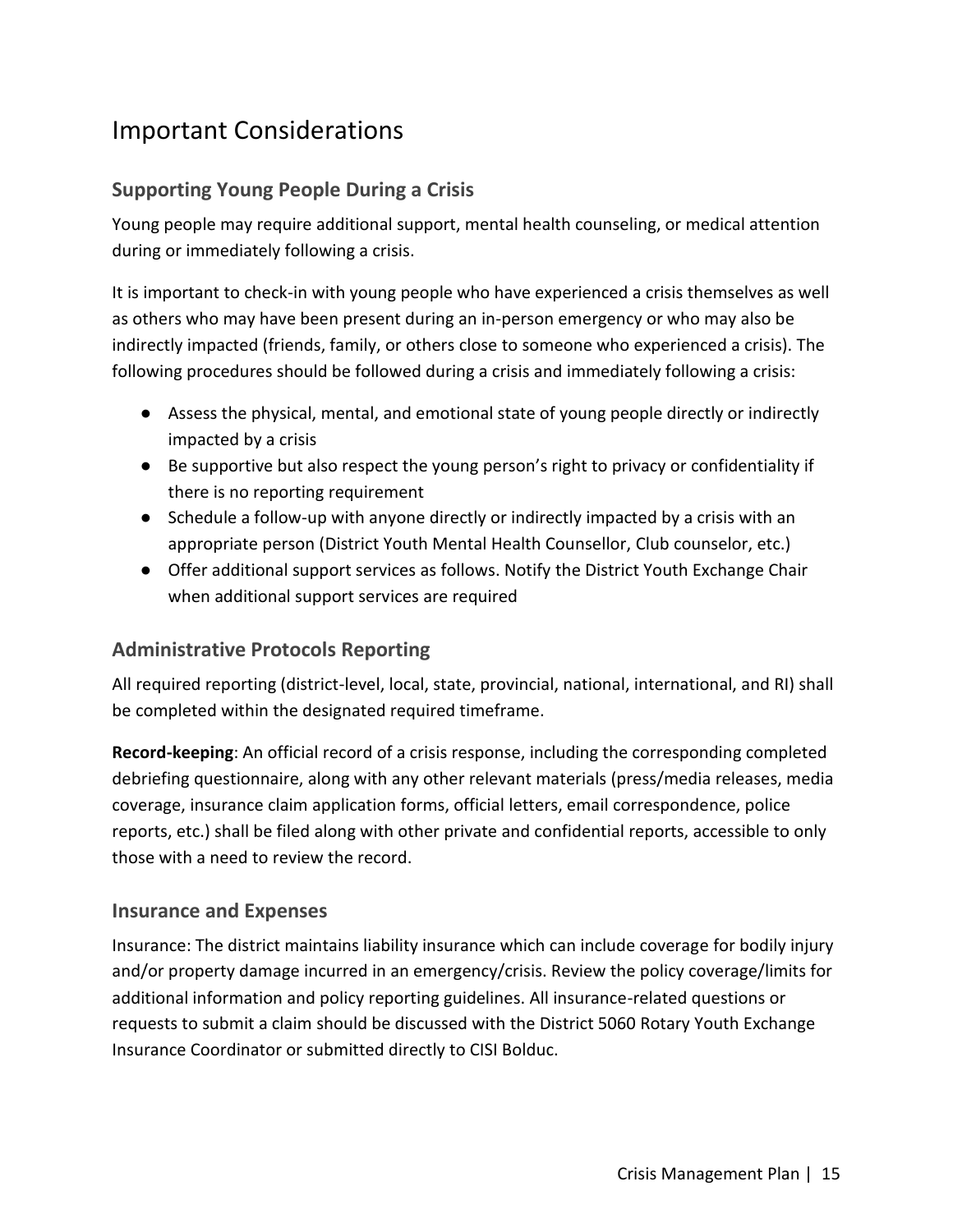Expenses: The district maintains sufficient funds such that in the event that there are expenses incurred that require immediate payment to provide for the safety and well-being of youth and volunteers, including expenses that may be later reimbursed by a liability insurance provider and those that may not be reimbursed. To the extent possible, all expenses must be approved in advance by the Youth Exchange District Committee Chair and all receipts must be submitted for reimbursement and record-keeping.

## **Media Crisis Guidelines**

In the event of a media inquiry, request for comment, interview, or other details related to a crisis, the designated media spokesperson shall be the district governor, unless otherwise noted. All volunteers should be instructed as part of their crisis training to not respond to or otherwise comment on a crisis and rather refer all inquiries to the designated spokesperson, District Governor. All volunteers should refrain from commenting on or otherwise sharing published content involving a crisis and refer the content to the designated spokesperson. Personal phone numbers of Rotary representatives will not be given out to the media without their consent.

## **Host Club Preparedness**

The Club Youth Exchange Committee serves as the Crisis Management Committee should the need arise. You may identify other people to serve on your Crisis Management Committee as needed. Each Committee Member should be given a printed copy of the District Manual section on Crisis Management and all should be aware of the District Policies on Crisis Management. Suggested Club Crisis Management Team members are as follows: Club YEO or designate, Club YE Committee, Club Counselor, Club President, and Host Parents. Some or all the above may be appropriate for your Committee.

Although they are rare, unfortunate situations do occasionally arise during Youth Exchange activities. Preparation for any possibility is an essential part of a Youth Exchange program. How the exchange student's family and the media perceive that emergency was handled will have a direct impact on the program.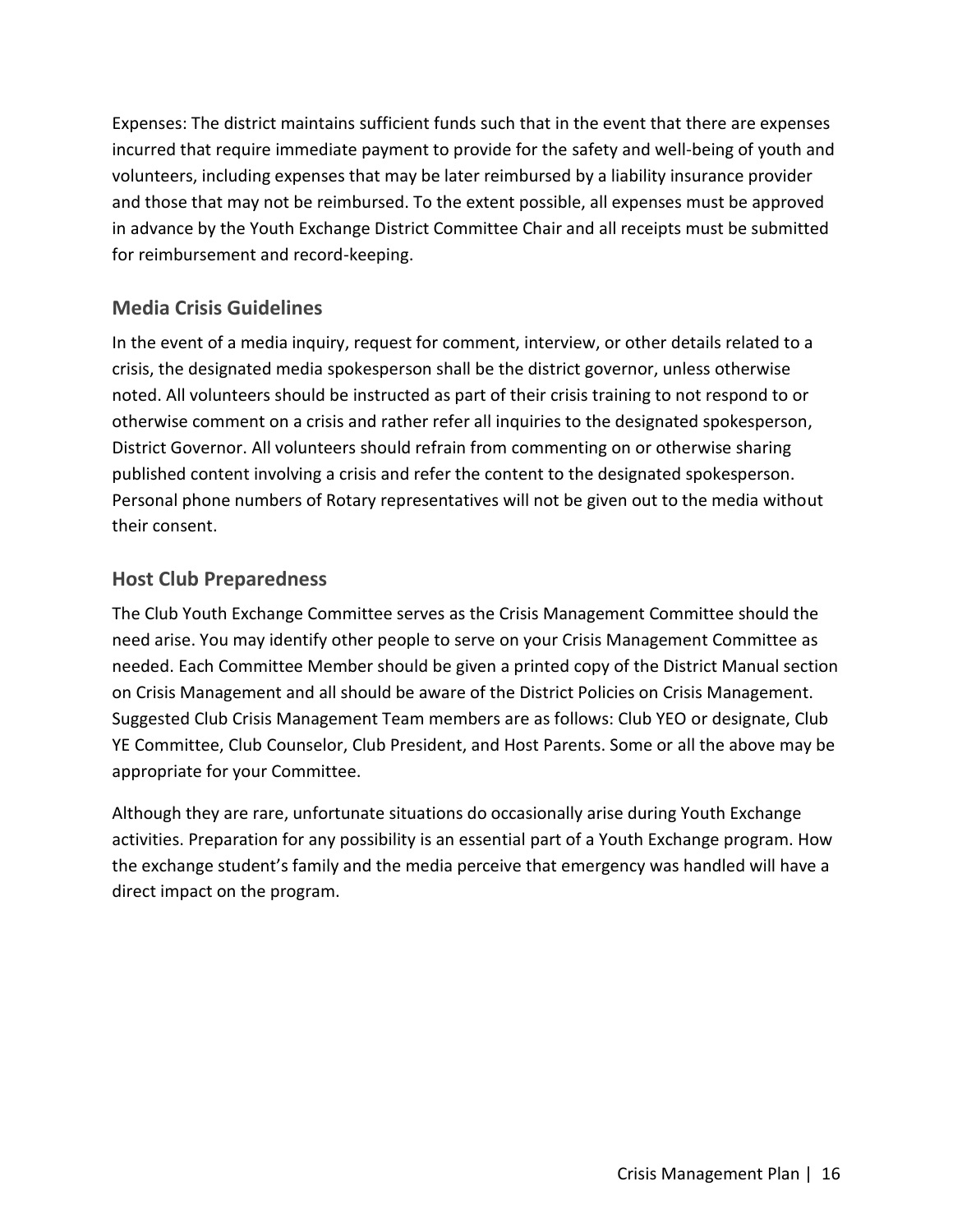# Section 2: COVID-19 Management Procedures

This section includes unique considerations for the COVID-19 pandemic. Procedures from section 6.01 should continue to be followed; the following are additional considerations and requirements for those situations related to COVID-19.

In June 2020, the Rotary International Board of Directors met to provide guidance and stipulations to districts who choose to participate in Rotary Youth Exchange during the COVID-19 pandemic. These procedures are intended to ensure compliance with these stipulations.

## District 5060 RYE Health & Safety Team

As an extension of the District 5060 RYE Crisis Management Team for District 5060, the Health & Safety Team is established.

Assign an individual to serve as the District RYE Health & Safety Officer. This may be the same person serving as the RYE Crisis Management Officer. The following people may be assigned to the HS Team.

- D5060 RYE Health & Safety Officer (HSO) (District RYE Chair/CMO)
- D5060 Past Chair or Vice Chair
- D5060 Assistant Responsible Officer
- D5060 Inbound Coordinators
- D5060 Outbound Chair & Country Coordinators
- D5060 District Youth Services Chair (District Governor Nominee)
- District Youth Mental Health Counsellor
- Other volunteers, as assigned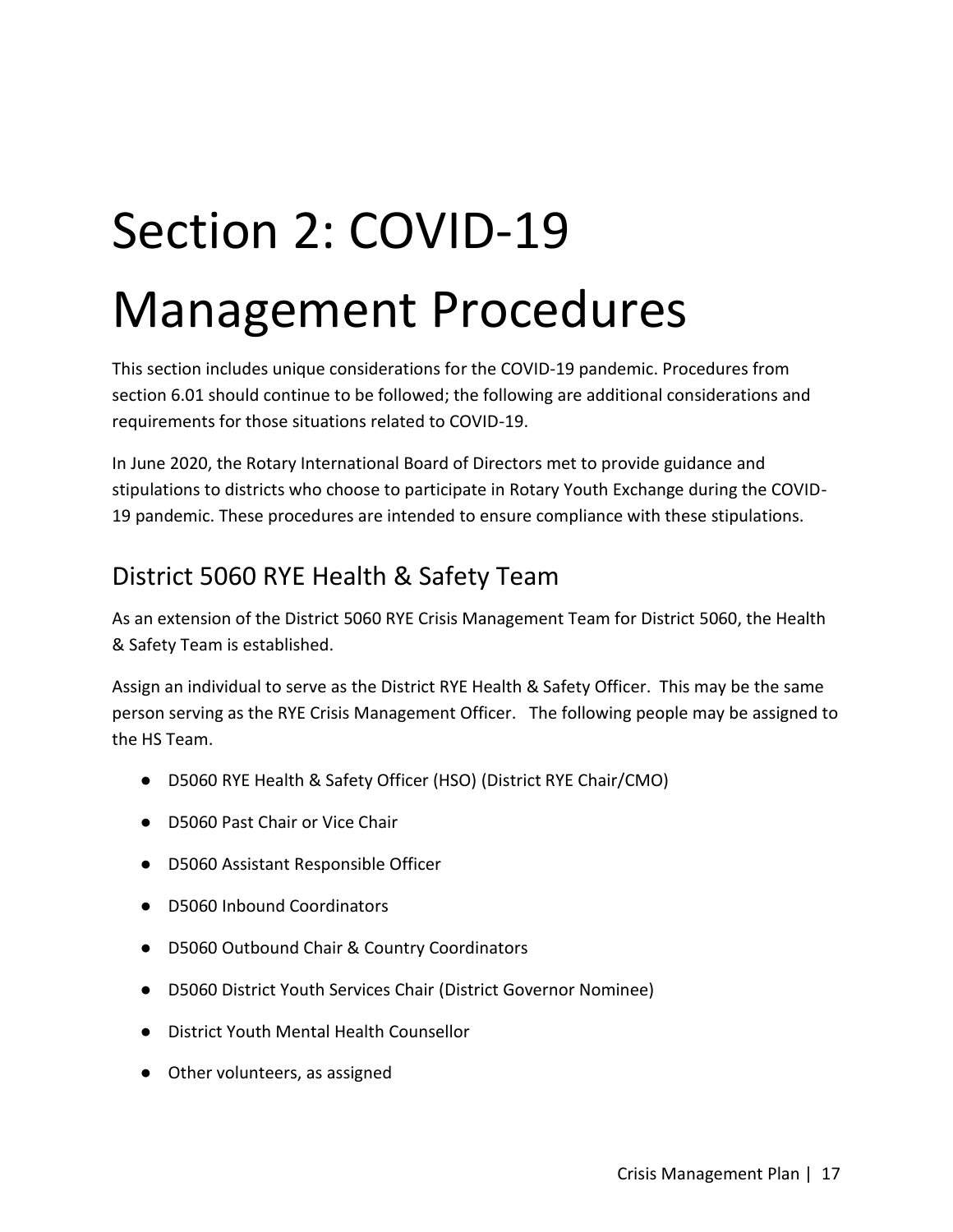In the absence of the HSO, the D5060 Vice Chair/Past Chair shall be responsible for leading the Health & Safety Team. In the absence of both then RYE District Youth Services Chair (District Governor Nominee) will be appointed in charge.

Unless otherwise noted, the HSO will be the point person for contact when COVID-19 related topics and issues arise.

Procedures proposed in this Crisis Management Plan incorporate Rotary International's "Guidelines for Youth Exchange Emergencies", and are included in Appendix A.

## Collaborate with a Local Health Authority to Develop Plan

This crisis management plan must be reviewed and/or developed in consultation with a local health authority. Make sure to document this collaboration and review and include it within the revision history at the end of the chapter.

## Monitor COVID-19 Developments

The D5060 RYE Health & Safety Team tracks and reports developments that affect the living conditions, health, and safety of Inbound students in D5060, as well as Outbound students.

## **Monitor Updates from National, State, Provincial and Local Government and Health Authorities**

- 1. At least once every two weeks, the Club Youth Exchange Officers reviews updates from the following organizations to determine changes in travel restrictions, quarantine and isolation requirements, health protocols, border closing:
	- a. US Department of State [Travel Advisories](https://travel.state.gov/content/travel/en/traveladvisories/traveladvisories.html/)
	- b. Canadian Federal Government Travel Advisories
	- c. Centers for Disease Control (CDC) (British Columbia and Washington) [updates for](https://www.cdc.gov/coronavirus/2019-ncov/index.html)  **[Coronavirus](https://www.cdc.gov/coronavirus/2019-ncov/index.html)**
	- d. State and Provincial Coronavirus website
	- e. Local health district / authority website
	- f. Any other local public health agencies where Inbound students are placed.
	- g. School District websites where each Inbound student is placed
	- h. City/County websites where each Inbound student is placed
- 2. At least once every two weeks, HSO or delegate will review with Club YEOs the living situations for each Inbound student to: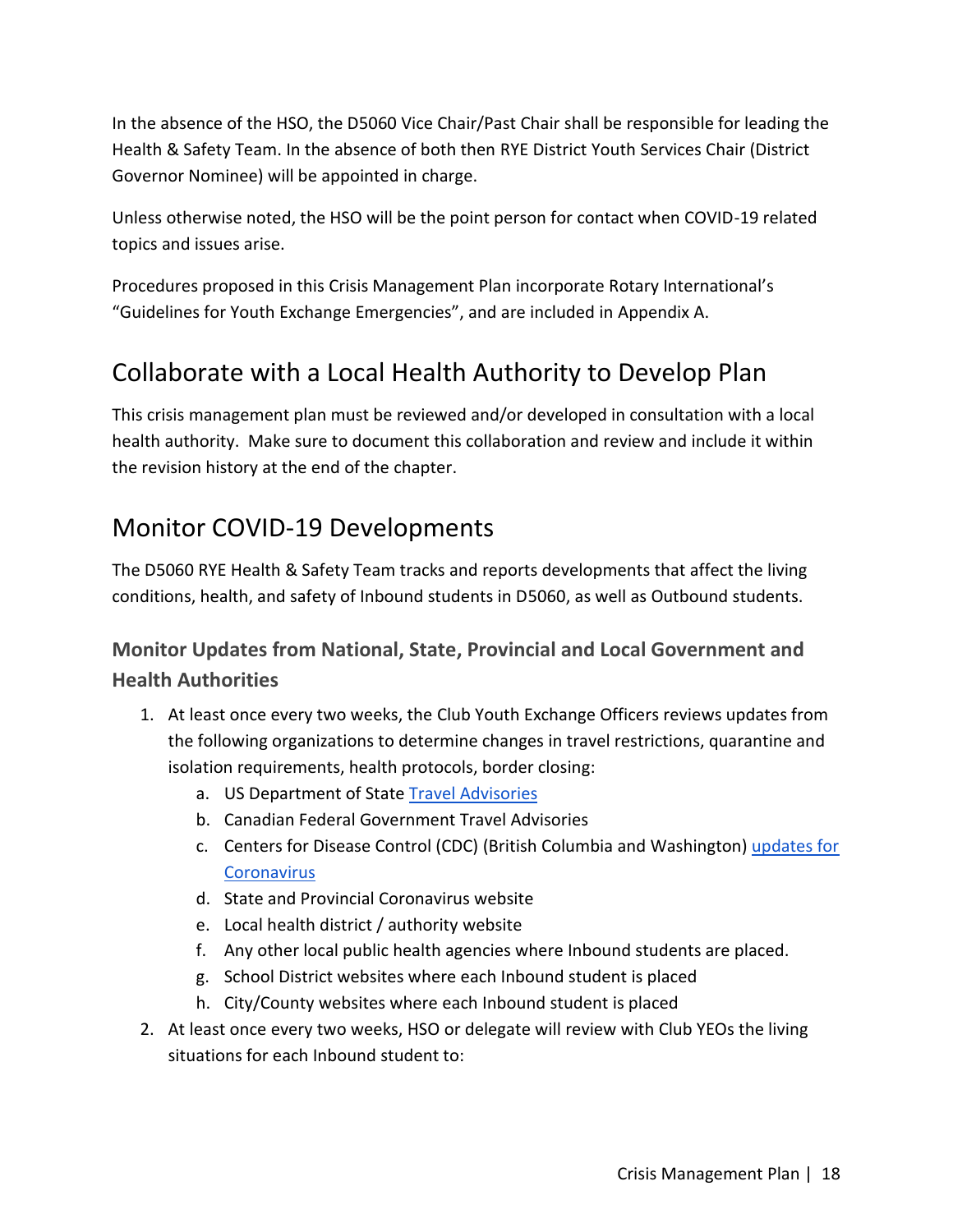- a. Inquire about any new risk factors in the students' living situations; for example, someone in the host family home being exposed to the virus, which results in quarantine
- b. Inquire about host family dynamics; for example student behaviour or concern about the amount of time spent at home if school is not in session
- c. Inquire about any changes in the community or at school which might elevate risk factors for virus exposure
- 3. If the HSO identifies changes that impact students, host families, or volunteers, this information is reported to the D5060 RYE Health & Safety Team

## **Communicate with Exchange Partners**

The Outbound Chair identifies a point of contact within each of our active exchange partner districts for the purpose of communicating COVID-19 developments.

At least once per month, the Outbound Chair, Country Officer or a designate, performs the following tasks:

- 1. Communicates status with exchange partners to provide information on the living situations of Inbound students within D5060.
- 2. Requests updates from the partner district related to D5060 students who are on exchange.
- 3. Provides a report to D5060 RYE HSO on the status of each of our D5060 Outbound students.

## **Monitor Visa and Insurance Status for Inbounds and Outbounds**

If travel plans are disrupted and Outbound and Inbound students must stay longer in their host country, Visa and Insurance can become an issue. Visa extensions can be secured, and insurance policies can be extended in one-month increments.

To avoid issues related to this, the ARO (Assistant Responsible Officer) and the HSO, in partnership with the Outbound Chair, will identify timeframes for monitoring this; i.e., for each student, identify specific expiration dates, and create a plan for mitigating this in the event that travel restrictions come into effect.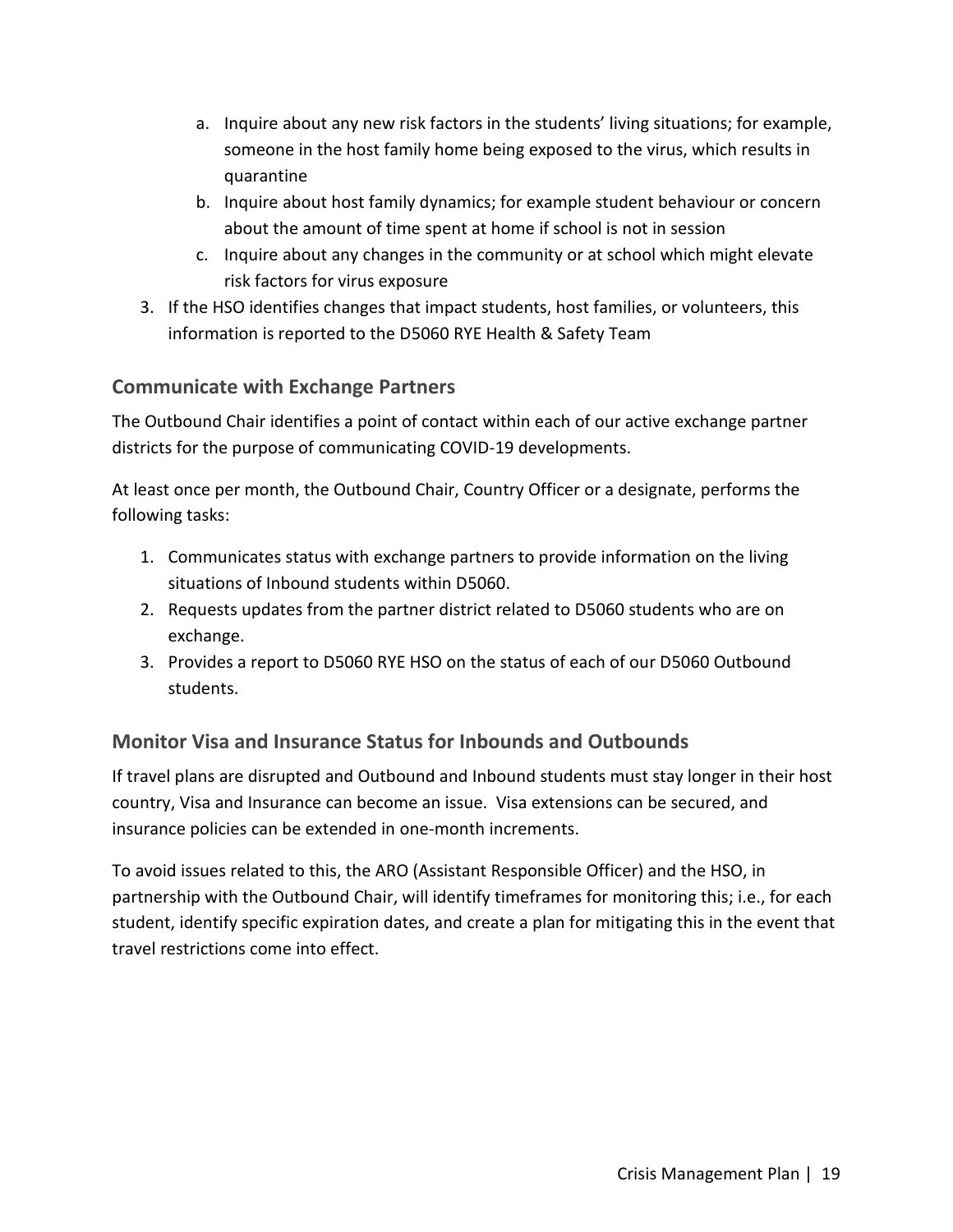## Communication Plan

During the pandemic, regular communication is critical for making decisions and protecting the health and safety of students and volunteers.

On a bi-weekly basis, the HSO will send a report to the District Governor with the following information:

- Changes in guidance from national, state, provincial and local government and health authorities.
- Living situation status for each Inbound student living in D5060
- Living situation status for each Outbound student living overseas

Additionally, as frequently as needed, the HSO will communicate to the entire D5060 RYE Health and Safety Team any significant developments that might warrant immediate action and/or a crisis management response, or a change in plans for the D5060 RYE program.

In situations where monitoring results in crisis management, make sure to utilize crisis management procedures and communication protocols that include all affected parties.

TIP: Establish the methods for communication and consider more than one method; for example, you can send email, plus text messaging through WhatsApp. This requires that you gather all contact information in advance and make sure it is kept current for all parties. In D5060 this shall be updated in the YEAH database.

## If a Student Contracts COVID-19, Escalate to Crisis Management Procedure

When a student contracts COVID-19, escalate to the Crisis Management procedure. Make sure to inform Rotary International, as well as all parties included on the Student Data and Emergency Contact Form (can be incorporated into the YEAH database).

## Additional Situations Requiring Immediate Action

The following situations require immediate action from the District RYE Health & Safety Team.

## **Student is exposed to someone who has COVID-19**

This situation must be reported within 24 hours to the District RYE HSO. The HSO, or a designate must perform the following tasks.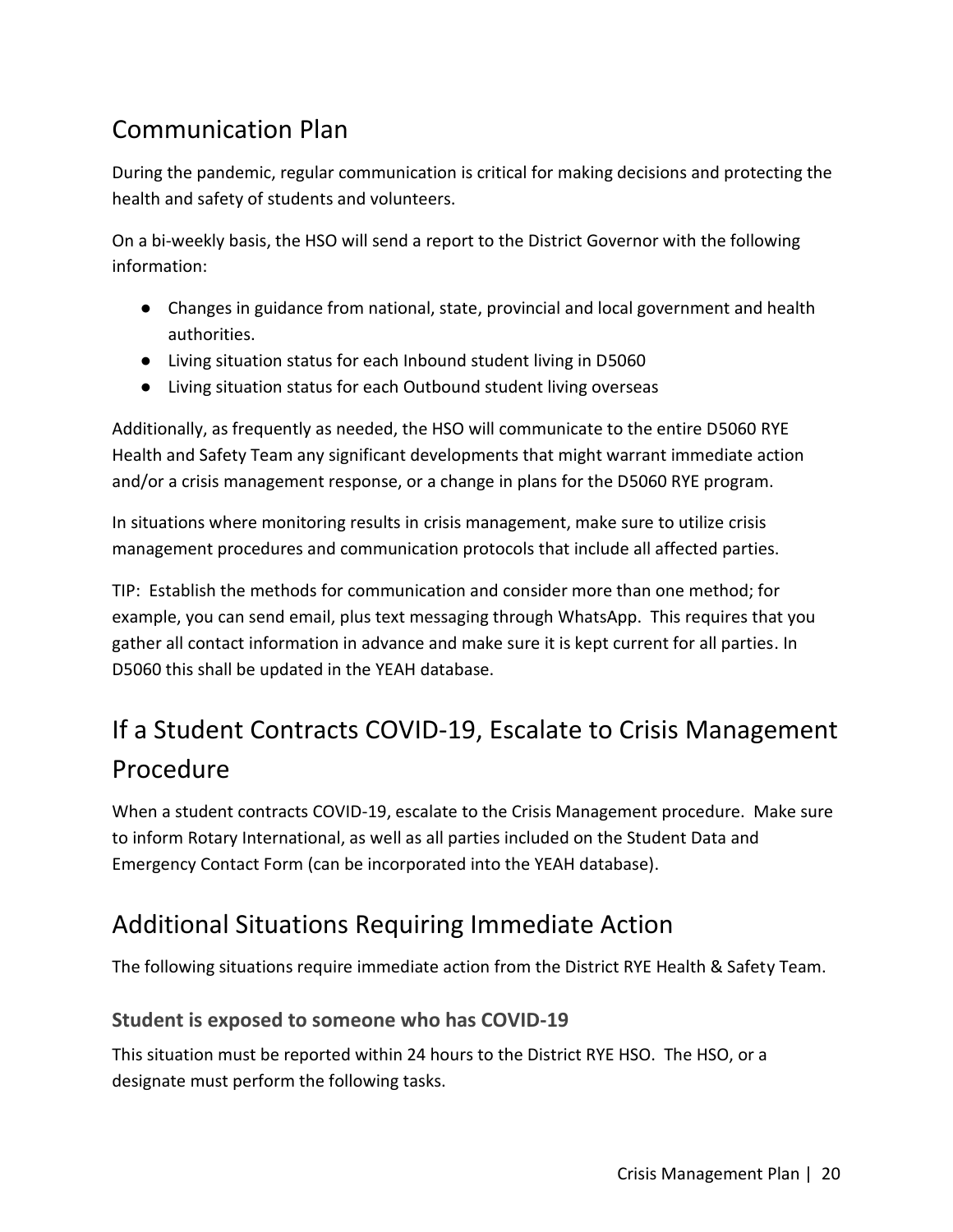- 1. Communicate quarantine and isolation expectations with the Student and Host Family, in consultation with the National, State, Provincial and Local guidelines and mandates.
- 2. Work closely with the Host Family to make sure they have the resources to support this situation.
- 3. Report initial status to District RYE Health & Safety Team, and to Natural Parents and Sponsor District Chair.
- 4. Monitor Student and Host Family status daily for 15 days and weekly thereafter provided that this report may be incorporated into the YEAH database.
- 5. Report status and status changes to District RYE Health & Safety Team and Natural Parents.

## **Someone living in the Host Family household contracts COVID-19**

This situation must be reported within 24 hours to the District RYE HSO. The HSO, or a designate must perform the following tasks.

- 1. Encourage the Host Family to enforce an isolation protocol for this member of the household, as described in guidelines and mandates from National, State, Provincial and Local government and public health authorities.
- 2. Work closely with the Host Family to make sure they have the resources to support this situation.
- 3. Discuss the possibility of moving Student to the Backup Host Family.
- 4. Report initial status to District RYE Health & Safety Team, Natural Parents and Sponsor District Chair.
- 5. Monitor Student and Host Family status daily for 15 days and weekly thereafter provided that this report may be incorporated into the YEAH database.
- 6. Report status and status changes to District RYE Health & Safety Team, Natural Parents and Sponsor District Chair.

## **A member of the Host Family household, other than the Student, is exposed to COVID-19 (but not diagnosed)**

This situation must be reported within 24 hours or as soon as practical to the District RYE HSO. The HSO, or a designate must perform the following tasks.

- 1. Encourage the Host Family to enforce testing and quarantine protocols for this member of the household, as described in guidelines and mandates from National, State, Provincial and Local government and health authorities.
- 2. Report initial status to District RYE Health & Safety Team, Natural Parents and Sponsor District Chair.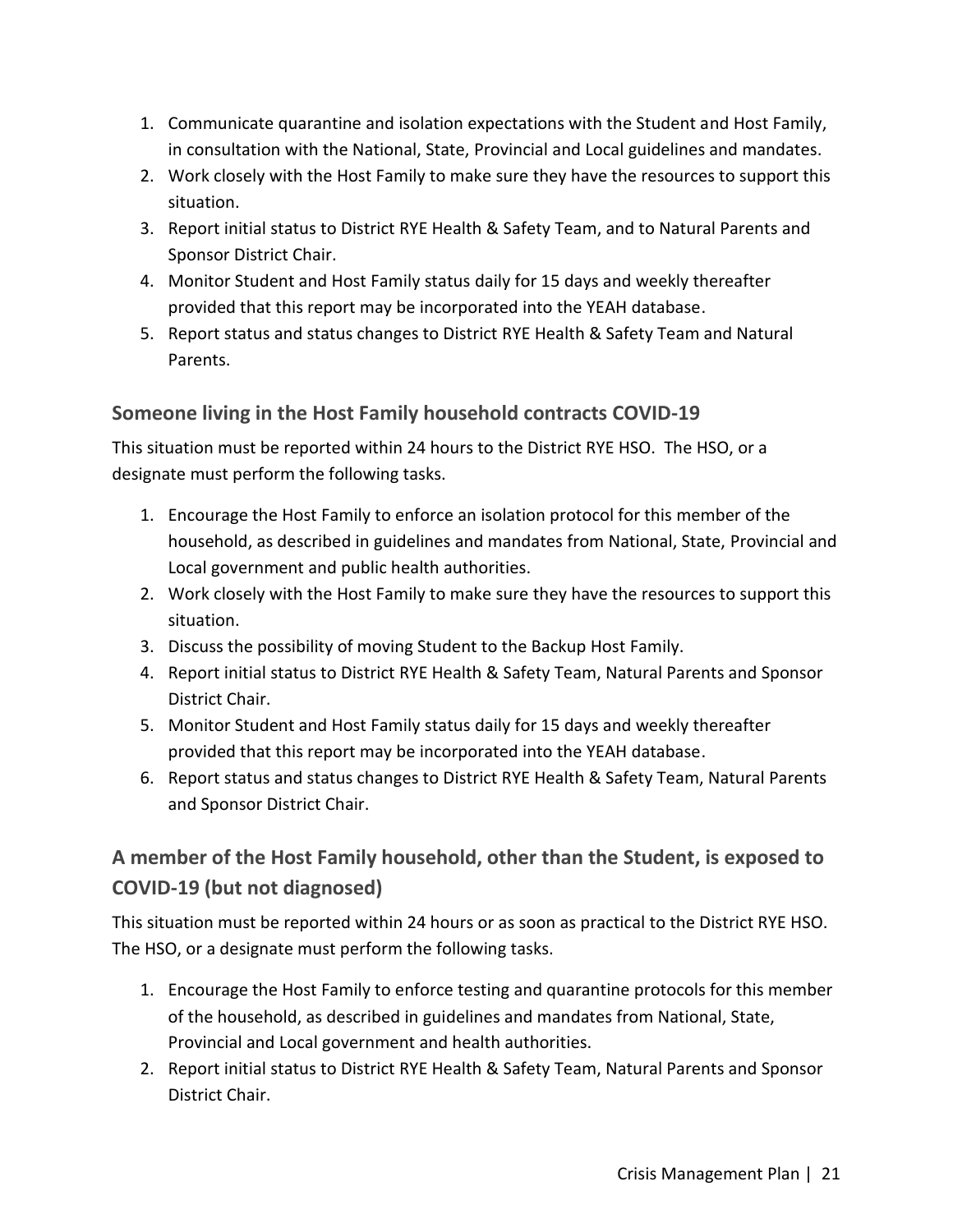- 3. Monitor Student and Host Family status daily for 15 days and weekly thereafter provided this can be incorporated into the YEAH database.
- 4. Report status and status changes to District RYE Health & Safety Team, Natural Parents and Sponsor District Chair.

## **Local or State/Provincial Authorities restrict travel, gatherings, or business openings**

This situation must be reported within 24 hours to the District RYE HSO. The HSO, or a designate must perform the following tasks.

- 1. Encourage the Host Family to comply with guidance and mandates from National, State, Provincial and Local government and public health authorities.
- 2. Evaluate whether this impacts any of the Student's plans for upcoming travel or activities and support them as they mitigate any issues
- 3. Work closely with the Host Family to make sure they have the resources to support the changing situation.
- 4. Report initial status to District RYE Health & Safety Team, and to Natural Parents and Sponsor District Chair.
- 5. Monitor Student and Host Family status daily for 15 days and weekly thereafter provided this report can be incorporated into the YEAH database.
- 6. Report status and status changes to District RYE Health & Safety Team and Natural Parents and Sponsor District Chair.

## **Student's school closes or ceases hybrid on-line and in-class model**

A hybrid model may be adopted by school districts where students are on-line some of the time and in class some of the time. This is done to comply with social distancing requirements in classrooms. If a school moves solely to on-line classes, the situation must be reported within 24 hours to the District RYE HSO. The HSO, or a designate must perform the following tasks.

- 1. Evaluate whether this impacts any of the Student's plans for upcoming travel or activities and support them as they mitigate any issues
- 2. Work closely with the Host Family to make sure they have the resources to support the changing situation.
- 3. Report initial status to District RYE Health & Safety Team, and to Natural Parents and Sponsor District Chair.
- 4. Discuss the possibility of moving Student to the Backup Host Family.
- 5. Discuss the possibility of terminating the exchange early.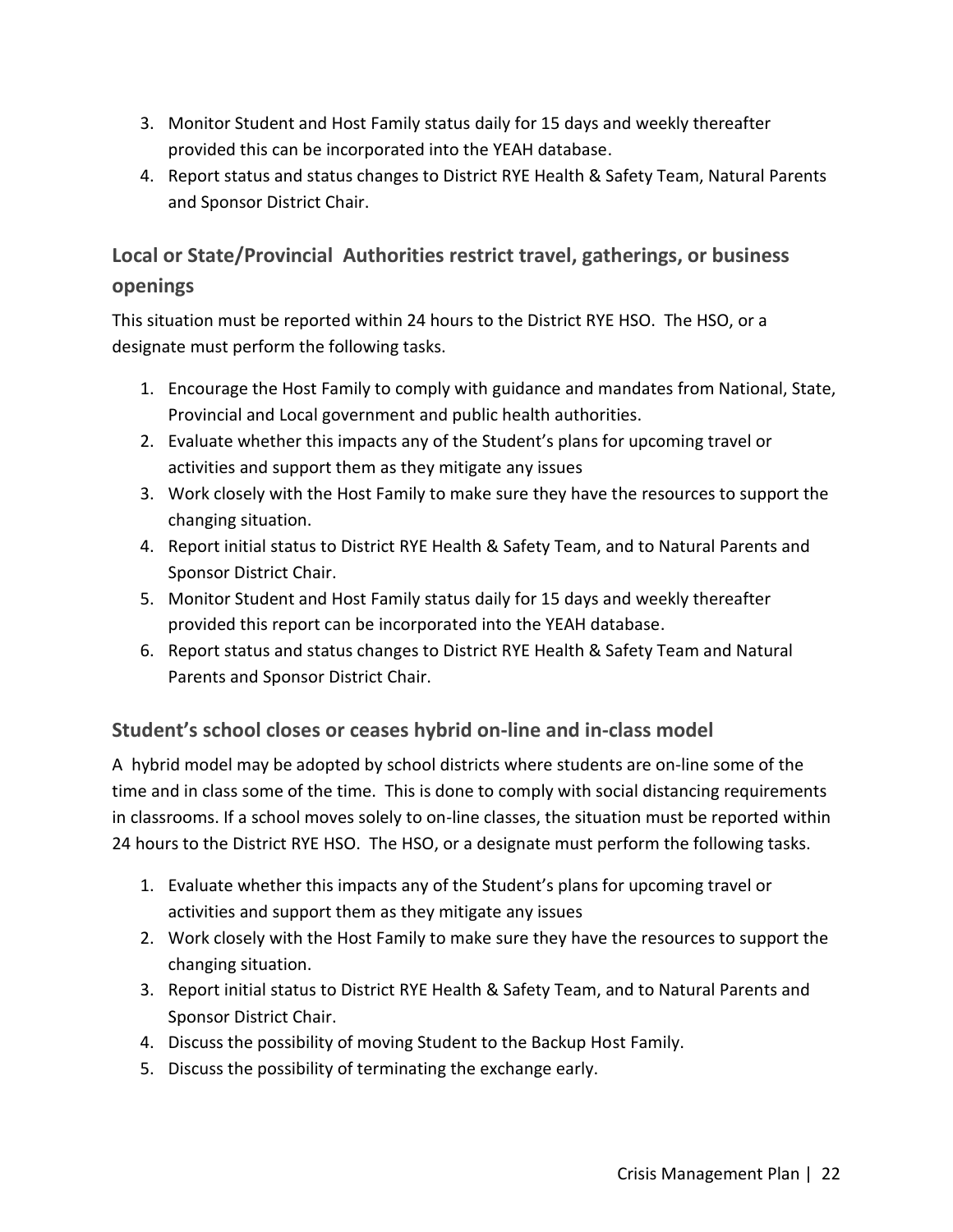- 6. Monitor Student and Host Family status on a bi-weekly basis during this time provided this report can be incorporated into the YEAH database.
- 7. Report status and status changes to District RYE Health & Safety Team and Natural Parents and Sponsor District Chair.

## Canceling or Postponing an Exchange Prior to Start

The following criteria must be met in order to proceed with participation in the RYE Program during the COVID-19 pandemic. If any of these criteria are unmet, the exchange must be canceled or postponed until they are met.

- Student and Natural Parents are comfortable with the Student traveling to the Host District.
- Travel is possible and allowed between the two countries.
- Host District follows Rotary International guidelines for RYE participation.
- Host District Governor is agreeable with RYE participation.
- Host District RYE Chair and Committee are willing to receive the student.
- Host Club is willing to receive the student.
- Host Club has a fully trained and vetted RYE committee that includes a YEO and Counselor.
- Host Club has a trained and vetted Host Family and Backup Host Family who can receive the student on short notice in the event that the Host Family's situation changes due to COVID-19.

## Terminating an Exchange Early, Due to COVID-19

The decision to terminate an exchange due to COVID-19 may be made by any of the following individuals.

- Student
- Natural Parents or legal guardian(s)
- Rotary International Board of Directors and Staff
- Host District Governor
- Host District RYE Chair
- Sponsor District Governor
- Sponsor District RYE Chair

Reasoning for termination due to COVID-19 may include, but is not limited to the following: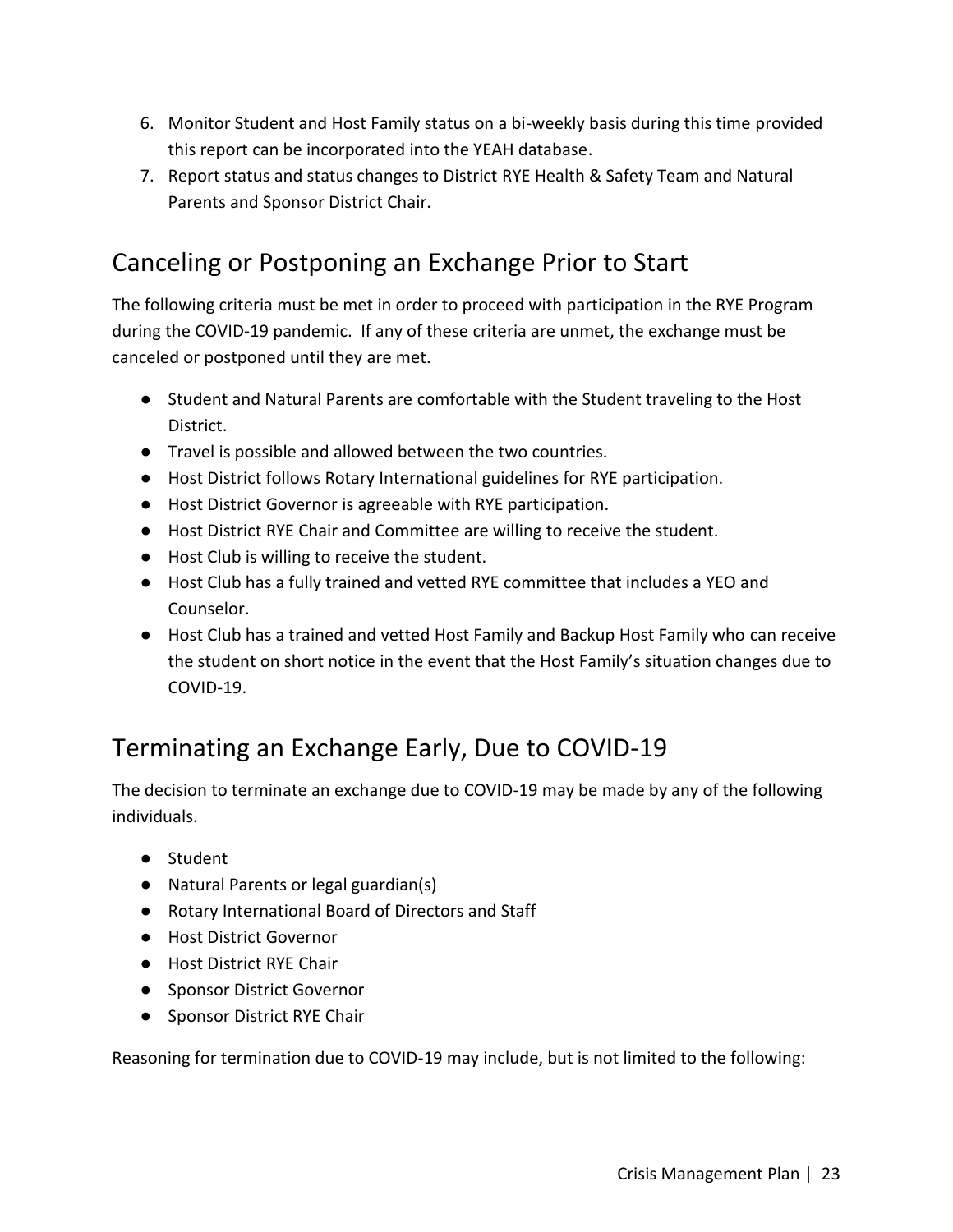- Growing infection rates place higher risk on Student and Volunteer within the Host Community
- The Host Club is unable to maintain an active roster of trained and vetted volunteers, including YEO, Counselor, Host Family, and Backup Host Family
- Health Care capacity is deemed insufficient for volume of infections within the Host Community
- School closures
- Changes in restrictions for travel and gatherings from national, state, provincial and local government and health authorities
- Border and/or travel options between host country and sponsor country are slated for closure, impacting ability for Student(s) to return home at their regularly scheduled date or within the Visa and Insurance effective dates

## Repatriating a Student During COVID-19

Ultimately, the Sponsor District Chair, Sponsor Country Coordinator, or the Natural Parents are responsible for arranging and paying for the Student's air travel to and from the Host District.

District 5060 highly encourages the use of a travel agency to arrange and support air travel for Students during the COVID-19 pandemic because these agencies bring a high level of expertise that benefit Students when itineraries change or cancel.

District 5060 also highly recommends that every student register with their embassy or consulate to remain in contact for changes in travel between the countries, and for opportunities to use repatriation flights, when necessary.

Because flight schedules are unstable during the COVID-19 pandemic, use these guidelines before and during each Student's repatriation journey.

- 1. Each Host Club YEO and Host District Inbound Coordinator or Country Coordinator must monitor the status of return flights for Students in their care.
- 2. Status and changes to these return flights must be communicated with the District RYE ARO and the District RYE Chair.
- 3. Transporting the Student to the airport for the return flight is the responsibility of the Host Parents, the Host Club YEO, and/or the Host Club Counselor.
- 4. On the day of travel, identify four points of contact: one from the Host District, one from the Sponsor District, and one each from the Natural Family and the Host Family. Remain in contact with the Student during their journey. The points of contacts should also be in contact with each other to assist and mitigate any issues that arise during the Student's journey.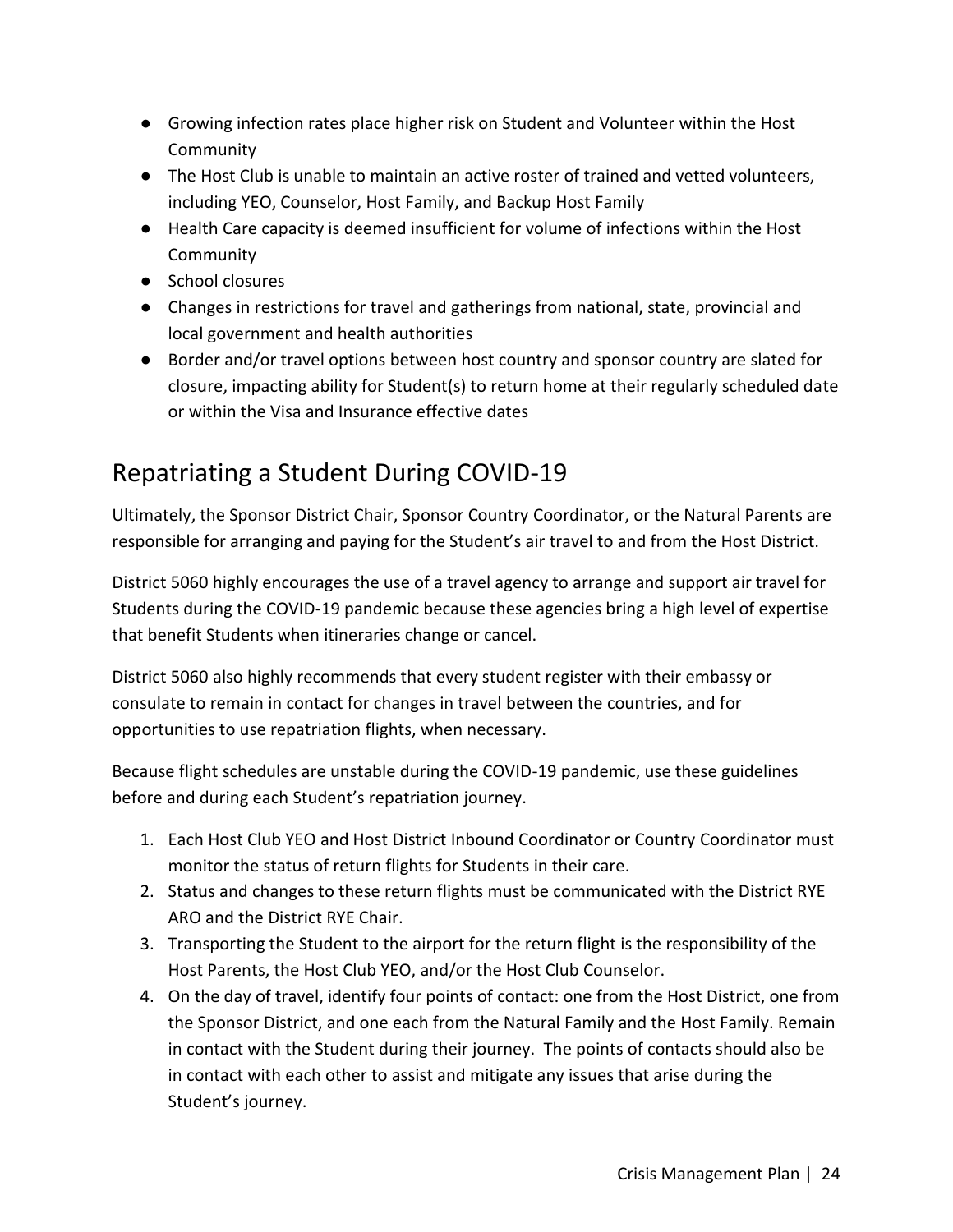5. Make sure to confirm arrival at destination, and share this information with all parties on the Student Data and Emergency Contact Form (or in the YEAH).

## Financial Responsibility for Cancellations and Terminations of an Exchange

When Students sign up for optional tours and trips through independent travel organizations, District 5060 highly recommends that they learn about cancellation policies prior to paying any fees.

Students are responsible for arranging refunds from independent travel organizations. District 5060 is unable to guarantee or support the refund process.

Ultimately, the Sponsor District Chair or the Natural Parents are responsible for arranging and paying for the Student's air travel to and from the Host District.

For students sponsored by District 5060, the cost for repatriation is the responsibility of the Natural Parents, which may or may not be part of the fee paid to District 5060.

Refunds for fees paid to Rotary District 5060 are subject to the financial terms of the district program. For example, District 5060 Outbound Students should refer to their financial agreement for refund policies.

## Host Club Preparedness

Host Clubs must remain vigilant in monitoring developments within their community and with their host families' homes. During the pandemic, it is paramount that the YEO and Counselor remain in regular contact with the student and host families to monitor the living conditions and experience for both.

A trained and vetted Backup Host Family must be always available. When the Backup Host Family is called upon to host the Student, the Host Club must identify, train, and vet a new Backup Host Family immediately.

Updates to the Student Data and Emergency Contact Form (can be incorporated into the YEAH database ) must be made immediately and communicated within 48 hours to the District RYE HSO, the ARO, and to Rotary International.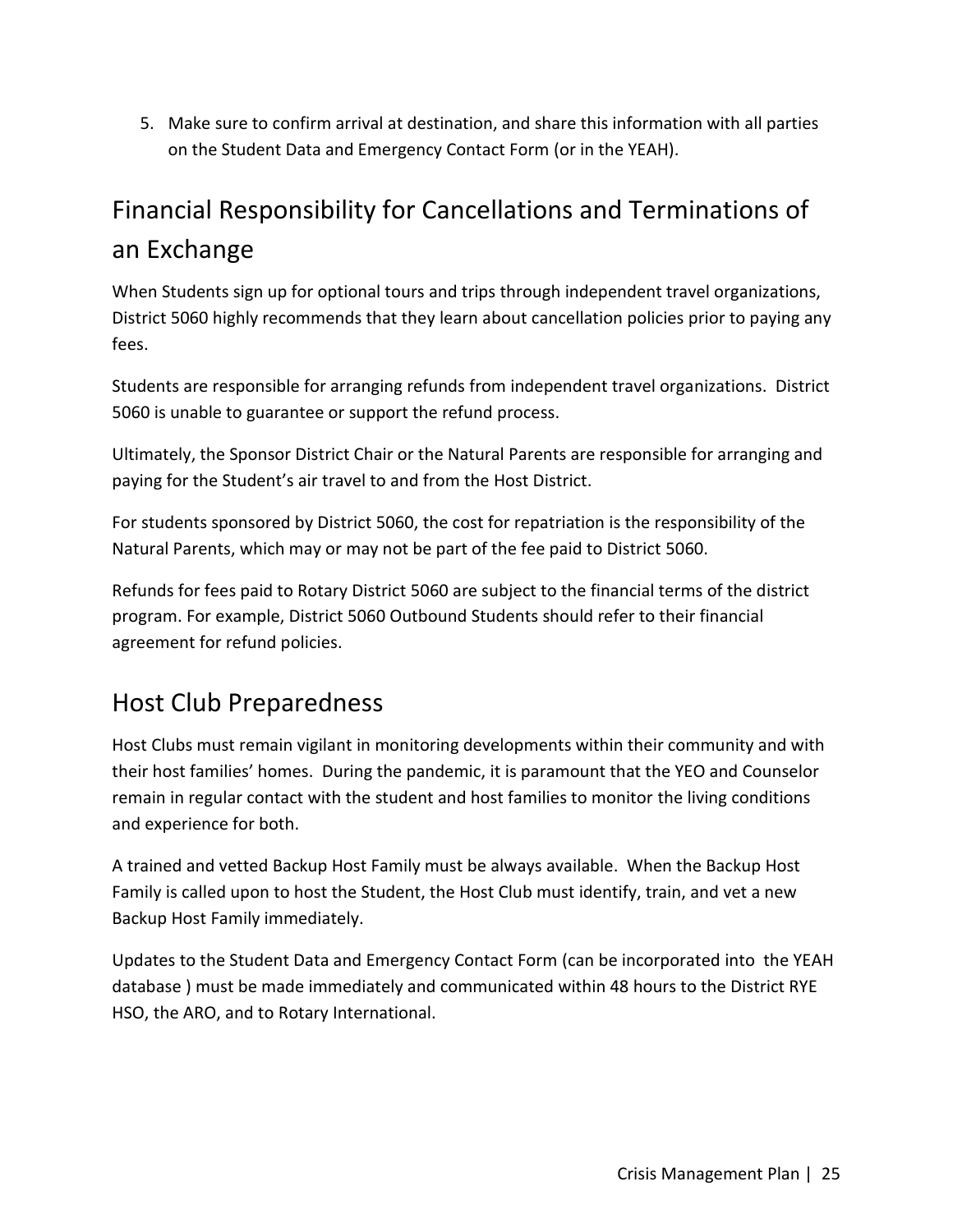## <span id="page-25-0"></span>External Agency Review

Rotary International Board of Directors requires that "the crisis management plan must be reviewed and/or developed in consultation with a local health authority" as well as other external agencies. The following external agencies contributed to, reviewed, or provided information that contributed to this Crisis Management Plan.

| Date of<br>review(s) | <b>Local Health Authority and Contact Person</b>                   | <b>Notes</b>                                                                                    |
|----------------------|--------------------------------------------------------------------|-------------------------------------------------------------------------------------------------|
|                      | Interior Health Authority - Chief Medical<br><b>Health Officer</b> | Letter (via email) will be sent with plan<br>attached and opportunity for comment and<br>review |
|                      | All School Districts within boundaries of D5060                    | See above.                                                                                      |
|                      |                                                                    |                                                                                                 |

## Document Change History

The following modifications have been made to this Crisis Management and COVID-19 Management Procedures document.

| <b>Change Date</b>   | <b>Change Summary</b>                                                                                                                       | <b>Contact Person</b>                                          |
|----------------------|---------------------------------------------------------------------------------------------------------------------------------------------|----------------------------------------------------------------|
| 12/Aug/2020          | Adapted from D5080 and D5400 templates; integrated<br>suggestions from reviewers in WESSEX.                                                 | Mike Markley                                                   |
| 23/Oct/2020          | Implemented suggestions from draft reviewers;<br>included sections recommended by Rotary<br>International staff through their CMP resources | Mike Markley                                                   |
| February 10,<br>2021 | Reviewed by Carter Fjeld, Patty Garrett and Martha<br>Kennedy and D5060 adaptations made.                                                   | Martha Kennedy, Rotary Youth<br><b>Exchange District Chair</b> |
| August 2021          | Reviewed by D5060 District Governor Chain                                                                                                   | <b>Richard DeRock District Governor</b>                        |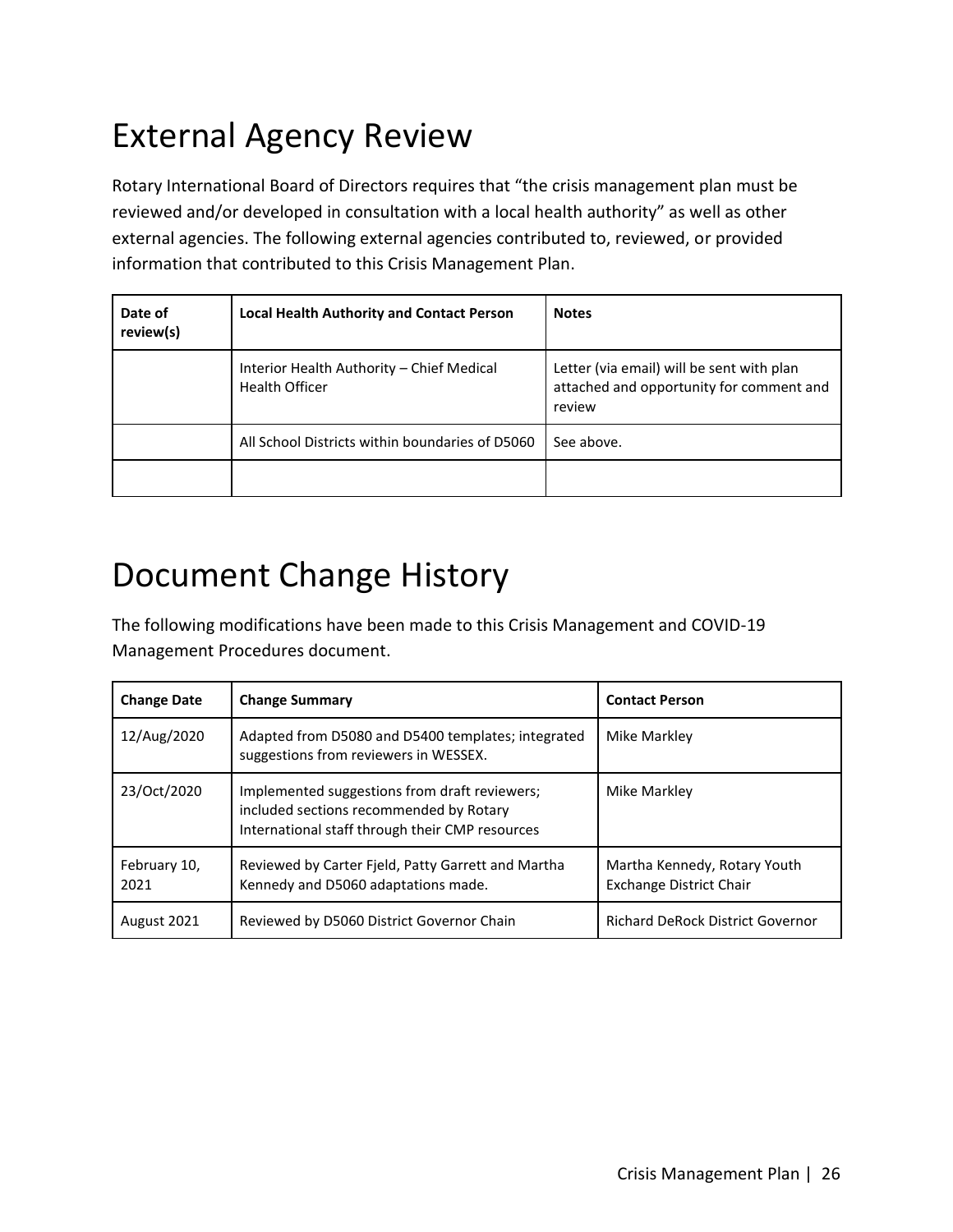# Appendices for Crisis Management Plan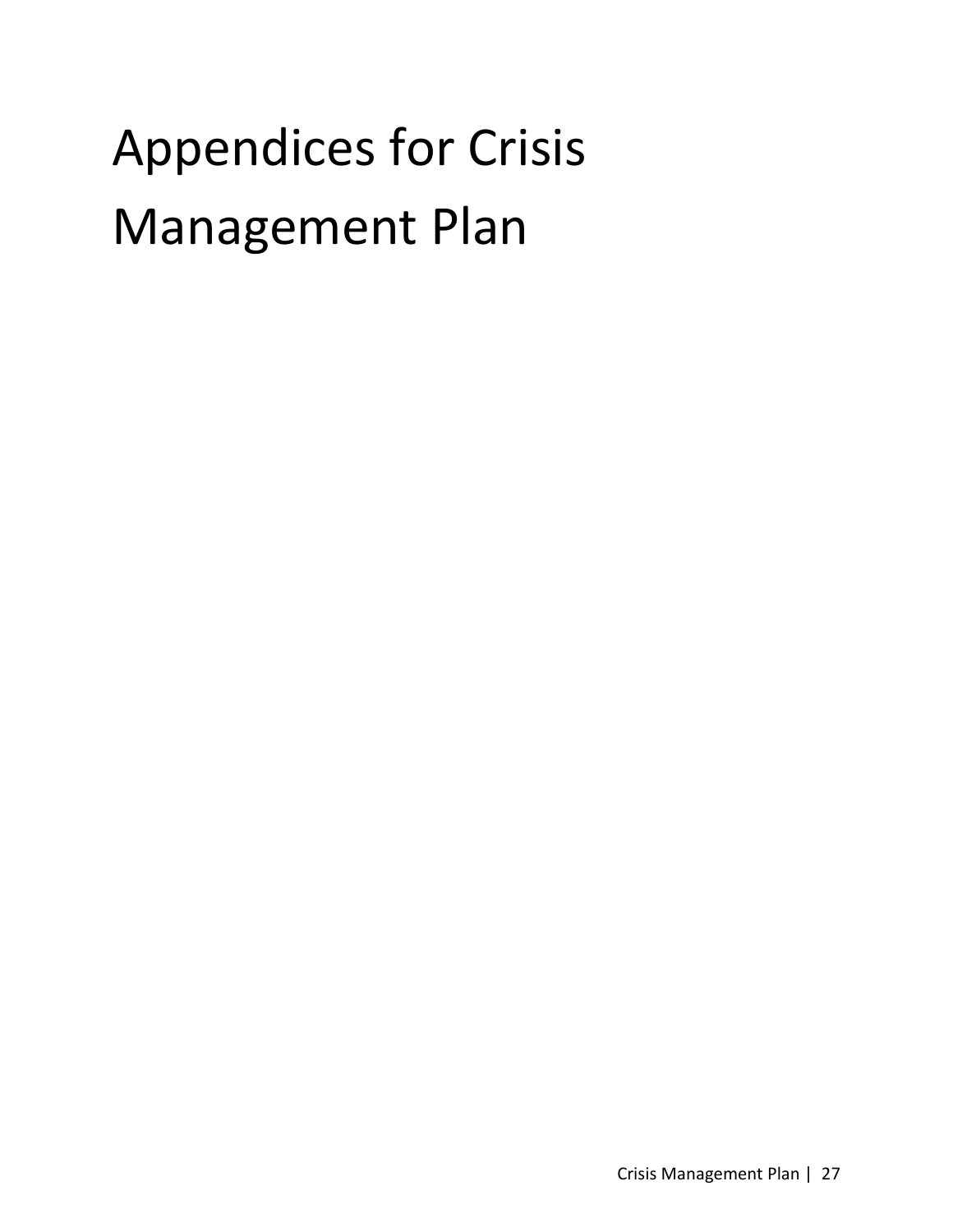## **Appendix A Guidelines for RYE Emergencies from RI**

Although they are rare, unfortunate emergency situations do occasionally arise during Youth Exchange activities. Preparation for any possibility is an essential part of a Youth Exchange program. How the exchange student's family and the media perceive that the emergency was handled will have a direct impact on the program. The following guidelines outline how to prepare in advance for a possible emergency, the individuals to contact should an emergency occur, and the steps to follow during an emergency.

#### **Tips for emergency preparedness**

- The club counselor/YEO or host family member should ensure they have available a copy of the student's passport, DS-2019, and a copy of return flight data readily available always. Store these items in a safe place so that they can be accessed 24 hours a day if necessary.
- The district chairperson should ensure they have copies of the return flight data and all documents relative to the student's passport should the student be traveling or in case the student's documents are not accessible through the club counselor.
- The club Youth Exchange Officer (YEO) should obtain consent from the student's parents or legal guardians to reissue a student's passport in the case it is lost, stolen, or inaccessible at time of departure.
- The club YEO should verify with the sponsoring exchange partner or biological family the student's itinerary and know who will meet the student at the airport upon arrival.
- $\bullet$  The sponsoring club should outline who (e.g., club, district, student's parents, a combination of sources) will pay for the student to return to finish the exchange after being evacuated in the case of political or civil unrest.
- The Rotarian counselor/YEO and current host family should know details regarding all of the exchange student's travel plans and should ascertain that these travel plans have been approved by the natural parents/legal guardians of the exchange student, especially if the exchange student is traveling to another city or country during the exchange. (See district YEP Independent Travel procedures pertaining to Inbound Students.)
- The exchange student's parents should issue a written authorization letter (or powers of attorney) naming the host Rotarian counselor, host families, and another Rotarian of the host/receiving club (preferably the host club president), any of whom is to act for the parent in the event of injury or death. This is very important because most government departments and local authorities require it. Some districts have the parents/legal guardians sign several parental consent forms separate from the application form to ensure that each host family and counselor has a copy of the form.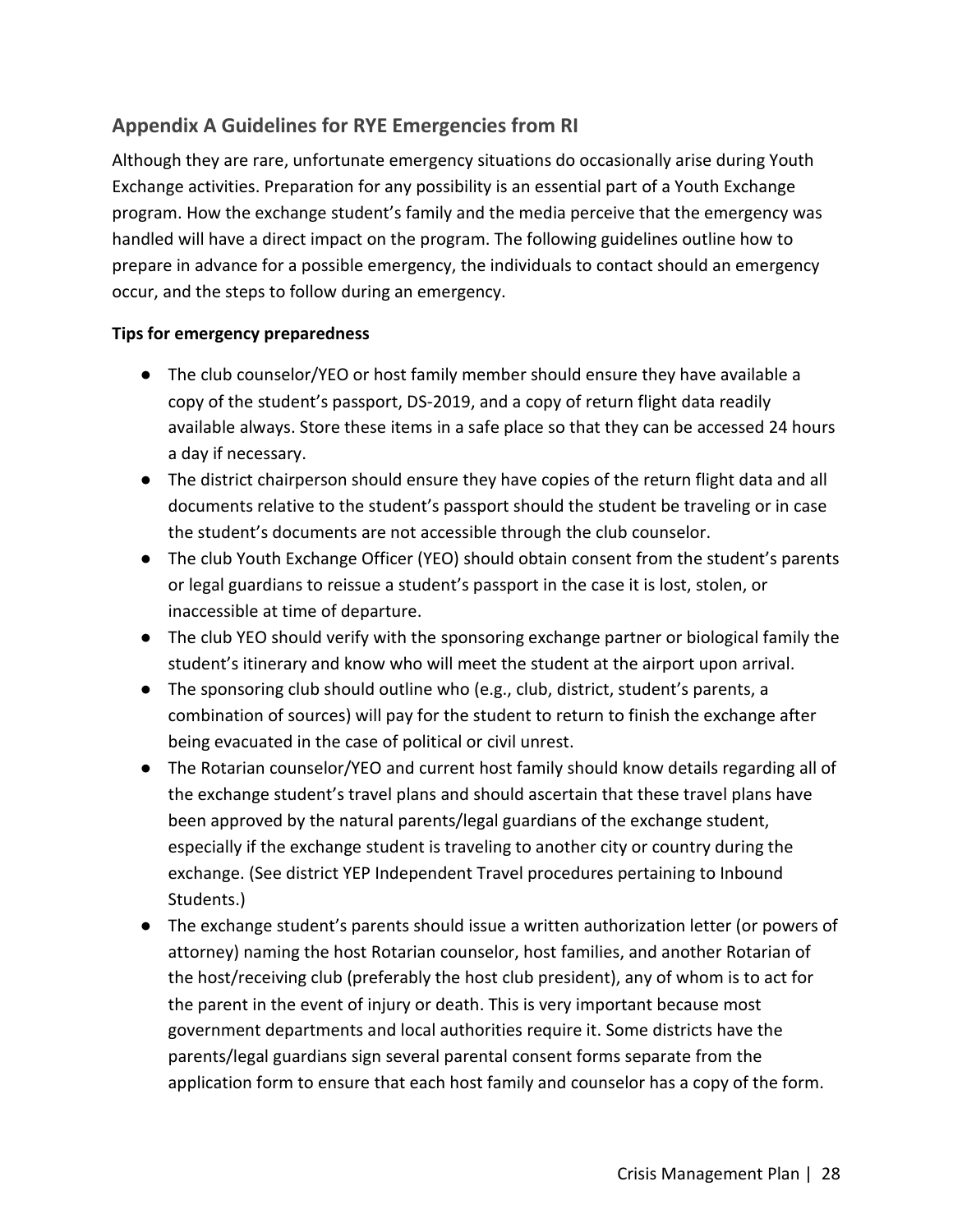#### **The letter mentioned above should also authorize the incurring of:**

● Expenses of authorized persons (Rotarian counselor and/or host parent) to act on behalf of parent (transportation and hotel charges for travel to place of accident, etc.), to be reimbursed from the insurance policy. The handling of expenses is important as not every host club can afford to incur such immediate expenses. The ability of the club or district to handle immediate costs can prevent a tragic situation from becoming worse and increasing the agony and anguish of the student's parents. The host Rotarian is committed to treat the exchange student as though he/she is his or her own child and will do everything a natural parent would do.

However, if a host Rotarian has to spend a substantial amount of money for immediate needs, other Rotarians may be discouraged from becoming host parents and counselors in the future.

It is therefore recommended that either the host Rotary club or the host Rotary district establish an emergency fund to cover immediate expenses in the event of a tragedy. The insurance money received will reimburse this fund. Many hosting districts require the students to have an emergency fund to assist in the event of an emergency.

When a tragic event occurs, things need to be done quickly. Tasks should be assigned to the various members of the club/district emergency committee. The following people need to be informed immediately:

- Parents/Legal guardians. (In case of death, obtain clear instruction concerning burial, cremation or return of the body. Also ask about memorial service. Consideration must be given to the religion of the deceased.)
- Host family, club counselor, and district Youth Exchange chairpersons.
- Host district governor and the governor of the sponsoring district.
- Host Rotary club, for assistance and guidance.\*
- Insurance company (and remember to follow up).
- Embassy Officer, to obtain his/her advice.

Procedures to follow when the death of an exchange student occurs:

- Ascertain that the deceased is the exchange student.
- Contact all of the above individuals.
- Check with local police for local regulations and obtain a copy of the police report. Reclaim the deceased's possessions, especially the passport.
- Check with the local hospital and mortuary for the claiming of the body and regarding an autopsy. Obtain the death certificate.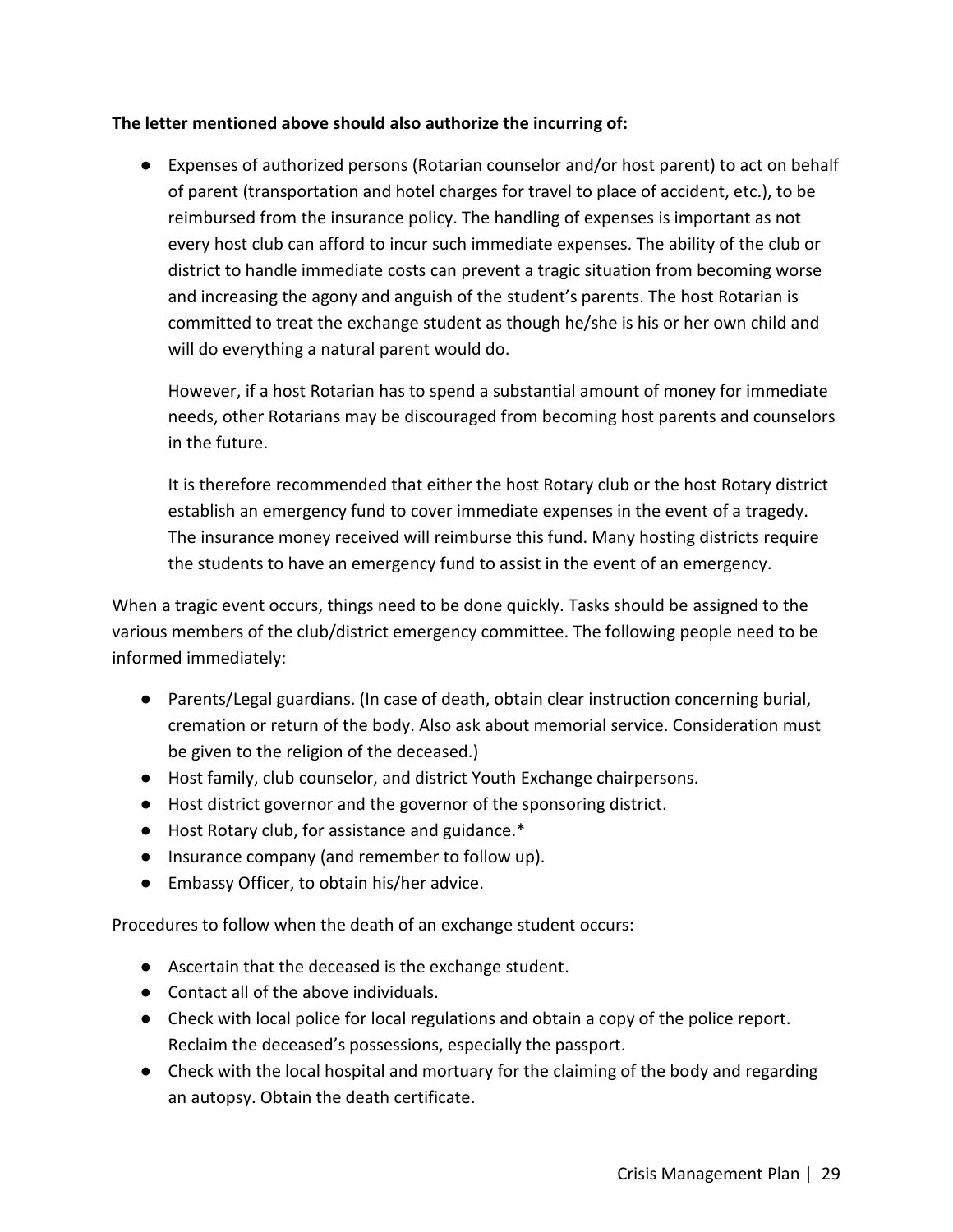- Contact a local undertaker and embalmer. Ensure that the embalmer possesses an internationally recognized practice license so that the embalmed body may cross national borders. (This is to prevent the spread of disease.) Obtain the embalmer's certificate. Order a suitable casket and arrange transportation to exchange student's home country, or arrange for burial or cremation, according to the parents' wishes.
- Obtain the "sealing certificate." For the casket to cross national borders, the inside must be metal-lined and sealed. Sealing must be officially witnessed, to prevent smuggling. In order for a sealed casket to leave the country, an export permit is required. For the sealed casket to enter the exchange student's home country, an import permit is required. An established undertaker should be able to deal with these matters. The embassy can assist in obtaining the two permits.
- Appoint a reputable air-transport agent to airlift the casket to the exchange student's home country. This is to ensure that all connecting flights are correctly scheduled without risk of the casket being accidentally off-loaded at an intermediate airport. The arrival flight details should be correctly passed to the deceased's parents so that they can make arrangements to receive the casket. Give copies of the death certificate, embalming certificate, casket sealing certificate, import and export permits, and passport to the transport company and must accompany the casket on the airplane.
- Hold a memorial service for the exchange student. Remember to write a complete report to your district governor. Send copies to Rotary International and to the exchange student's home district and Rotary club.

\* If an accident occurs away from the host area, you may want to contact a local Rotary club for assistance and guidance.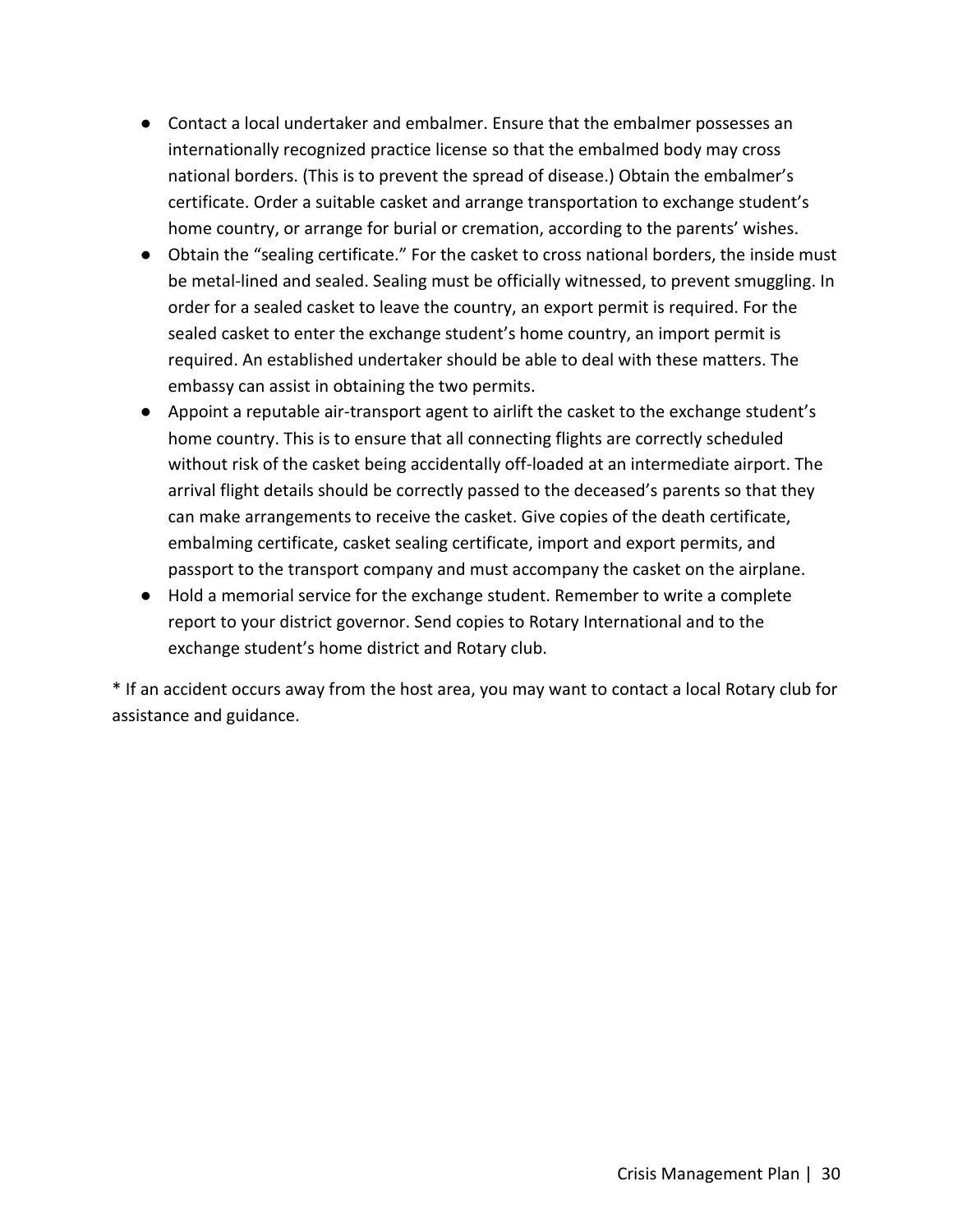## Appendix B - Debriefing Questionnaire

This questionnaire should be customized according to your local circumstances and include clear instructions, designate a responsible person, and indicate a realistic timeline for follow-up.

| <b>Section 1 - Crisis Overview</b> |  |
|------------------------------------|--|
|                                    |  |
|                                    |  |
|                                    |  |
|                                    |  |
|                                    |  |

**Section 2 – Crisis Response Check-list** 

 $\Box$  Yes  $\Box$  No 1. Were the crisis type and level appropriately identified?

 $\Box$  Yes  $\Box$  No 2. Was the crisis level appropriately escalated/deescalated?

| $\Box$ Yes $\Box$ No 3. Were the response protocols followed according to the |
|-------------------------------------------------------------------------------|
| crisis type/level?                                                            |

 $\Box$  Yes  $\Box$  No 4. Were the notification protocols followed appropriately?

 $\Box$  Yes  $\Box$  No 5. Were the reporting requirements followed appropriately?

 $□$  Yes  $□$  No 6. If reporting required: Was a report submitted to RI within 72 hours?

 $\Box$  Yes  $\Box$  No 7. Was an insurance carrier notified?

 $\Box$  Yes  $\Box$  No 8. Was the crisis resolved appropriately?

If any answer is marked "No" describe below for all instances: Example: 1. At first we thought the crisis was only a Level 1, but after reviewing it again we determined it was actually a Level 2.

\_\_\_\_\_\_\_\_\_\_\_\_\_\_\_\_\_\_\_\_\_\_\_\_\_\_\_\_\_\_\_\_\_\_\_\_\_\_\_\_\_\_\_\_\_\_\_\_\_\_\_\_\_\_\_\_\_\_\_\_\_\_\_\_\_\_\_\_\_\_\_\_\_\_\_\_

\_\_\_\_\_\_\_\_\_\_\_\_\_\_\_\_\_\_\_\_\_\_\_\_\_\_\_\_\_\_\_\_\_\_\_\_\_\_\_\_\_\_\_\_\_\_\_\_\_\_\_\_\_\_\_\_\_\_\_\_\_\_\_\_\_\_\_\_\_\_\_\_\_\_\_\_

\_\_\_\_\_\_\_\_\_\_\_\_\_\_\_\_\_\_\_\_\_\_\_\_\_\_\_\_\_\_\_\_\_\_\_\_\_\_\_\_\_\_\_\_\_\_\_\_\_\_\_\_\_\_\_\_\_\_\_\_\_\_\_\_\_\_\_\_\_\_\_\_\_\_\_\_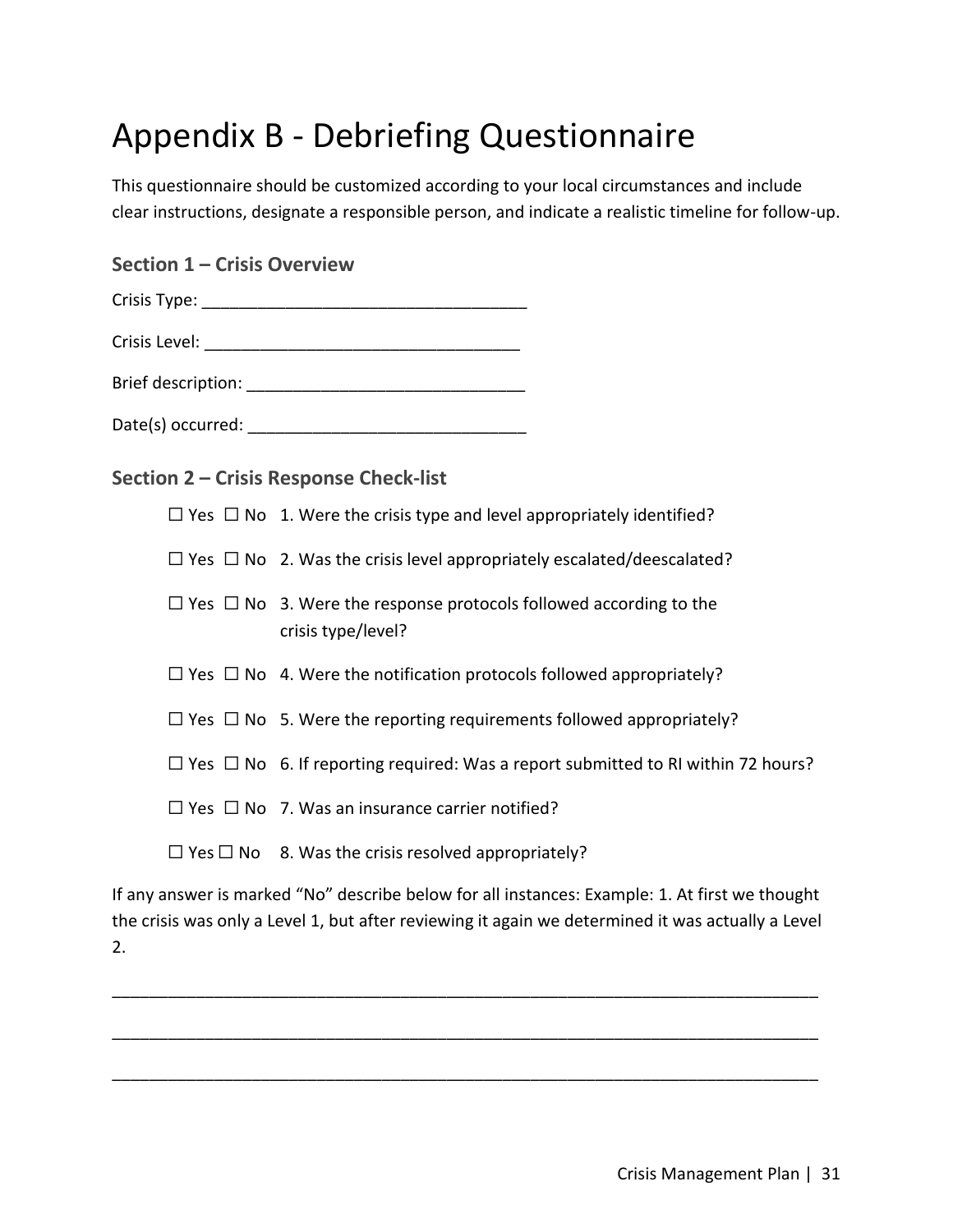## **Section 3 – Crisis Management Plan Updates and Emergency Training**

☐ Yes ☐ No 1. Does the Crisis Management Plan need to be updated?

If yes, describe what updates are required and include details in Section 3: Example: The crisis definitions for each type of crisis will be updated with more detail to make it easier to identify the type and level of each crisis.

\_\_\_\_\_\_\_\_\_\_\_\_\_\_\_\_\_\_\_\_\_\_\_\_\_\_\_\_\_\_\_\_\_\_\_\_\_\_\_\_\_\_\_\_\_\_\_\_\_\_\_\_\_\_\_\_\_\_\_\_\_\_\_\_\_\_\_\_\_\_\_\_\_\_\_\_

\_\_\_\_\_\_\_\_\_\_\_\_\_\_\_\_\_\_\_\_\_\_\_\_\_\_\_\_\_\_\_\_\_\_\_\_\_\_\_\_\_\_\_\_\_\_\_\_\_\_\_\_\_\_\_\_\_\_\_\_\_\_\_\_\_\_\_\_\_\_\_\_\_\_\_\_

\_\_\_\_\_\_\_\_\_\_\_\_\_\_\_\_\_\_\_\_\_\_\_\_\_\_\_\_\_\_\_\_\_\_\_\_\_\_\_\_\_\_\_\_\_\_\_\_\_\_\_\_\_\_\_\_\_\_\_\_\_\_\_\_\_\_\_\_\_\_\_\_\_\_\_\_

\_\_\_\_\_\_\_\_\_\_\_\_\_\_\_\_\_\_\_\_\_\_\_\_\_\_\_\_\_\_\_\_\_\_\_\_\_\_\_\_\_\_\_\_\_\_\_\_\_\_\_\_\_\_\_\_\_\_\_\_\_\_\_\_\_\_\_\_\_\_\_\_\_\_\_\_

\_\_\_\_\_\_\_\_\_\_\_\_\_\_\_\_\_\_\_\_\_\_\_\_\_\_\_\_\_\_\_\_\_\_\_\_\_\_\_\_\_\_\_\_\_\_\_\_\_\_\_\_\_\_\_\_\_\_\_\_\_\_\_\_\_\_\_\_\_\_\_\_\_\_\_\_

\_\_\_\_\_\_\_\_\_\_\_\_\_\_\_\_\_\_\_\_\_\_\_\_\_\_\_\_\_\_\_\_\_\_\_\_\_\_\_\_\_\_\_\_\_\_\_\_\_\_\_\_\_\_\_\_\_\_\_\_\_\_\_\_\_\_\_\_\_\_\_\_\_\_\_\_

\_\_\_\_\_\_\_\_\_\_\_\_\_\_\_\_\_\_\_\_\_\_\_\_\_\_\_\_\_\_\_\_\_\_\_\_\_\_\_\_\_\_\_\_\_\_\_\_\_\_\_\_\_\_\_\_\_\_\_\_\_\_\_\_\_\_\_\_\_\_\_\_\_\_\_\_

\_\_\_\_\_\_\_\_\_\_\_\_\_\_\_\_\_\_\_\_\_\_\_\_\_\_\_\_\_\_\_\_\_\_\_\_\_\_\_\_\_\_\_\_\_\_\_\_\_\_\_\_\_\_\_\_\_\_\_\_\_\_\_\_\_\_\_\_\_\_\_\_\_\_\_\_

 $\Box$  Yes  $\Box$  No 2. Is any emergency training required?

If yes, describe what updates are required and include details in Section 3: Example: The Core CMT will conduct a 30-minute virtual meeting with the entire Crisis Response Team after the crisis definitions and levels are updated to make sure everyone is updated.

\_\_\_\_\_\_\_\_\_\_\_\_\_\_\_\_\_\_\_\_\_\_\_\_\_\_\_\_\_\_\_\_\_\_\_\_\_\_\_\_\_\_\_\_\_\_\_\_\_\_\_\_\_\_\_\_\_\_\_\_\_\_\_\_\_\_\_\_\_\_\_\_\_\_\_\_

\_\_\_\_\_\_\_\_\_\_\_\_\_\_\_\_\_\_\_\_\_\_\_\_\_\_\_\_\_\_\_\_\_\_\_\_\_\_\_\_\_\_\_\_\_\_\_\_\_\_\_\_\_\_\_\_\_\_\_\_\_\_\_\_\_\_\_\_\_\_\_\_\_\_\_\_

\_\_\_\_\_\_\_\_\_\_\_\_\_\_\_\_\_\_\_\_\_\_\_\_\_\_\_\_\_\_\_\_\_\_\_\_\_\_\_\_\_\_\_\_\_\_\_\_\_\_\_\_\_\_\_\_\_\_\_\_\_\_\_\_\_\_\_\_\_\_\_\_\_\_\_\_

\_\_\_\_\_\_\_\_\_\_\_\_\_\_\_\_\_\_\_\_\_\_\_\_\_\_\_\_\_\_\_\_\_\_\_\_\_\_\_\_\_\_\_\_\_\_\_\_\_\_\_\_\_\_\_\_\_\_\_\_\_\_\_\_\_\_\_\_\_\_\_\_\_\_\_\_

\_\_\_\_\_\_\_\_\_\_\_\_\_\_\_\_\_\_\_\_\_\_\_\_\_\_\_\_\_\_\_\_\_\_\_\_\_\_\_\_\_\_\_\_\_\_\_\_\_\_\_\_\_\_\_\_\_\_\_\_\_\_\_\_\_\_\_\_\_\_\_\_\_\_\_\_

Crisis Management Plan | 32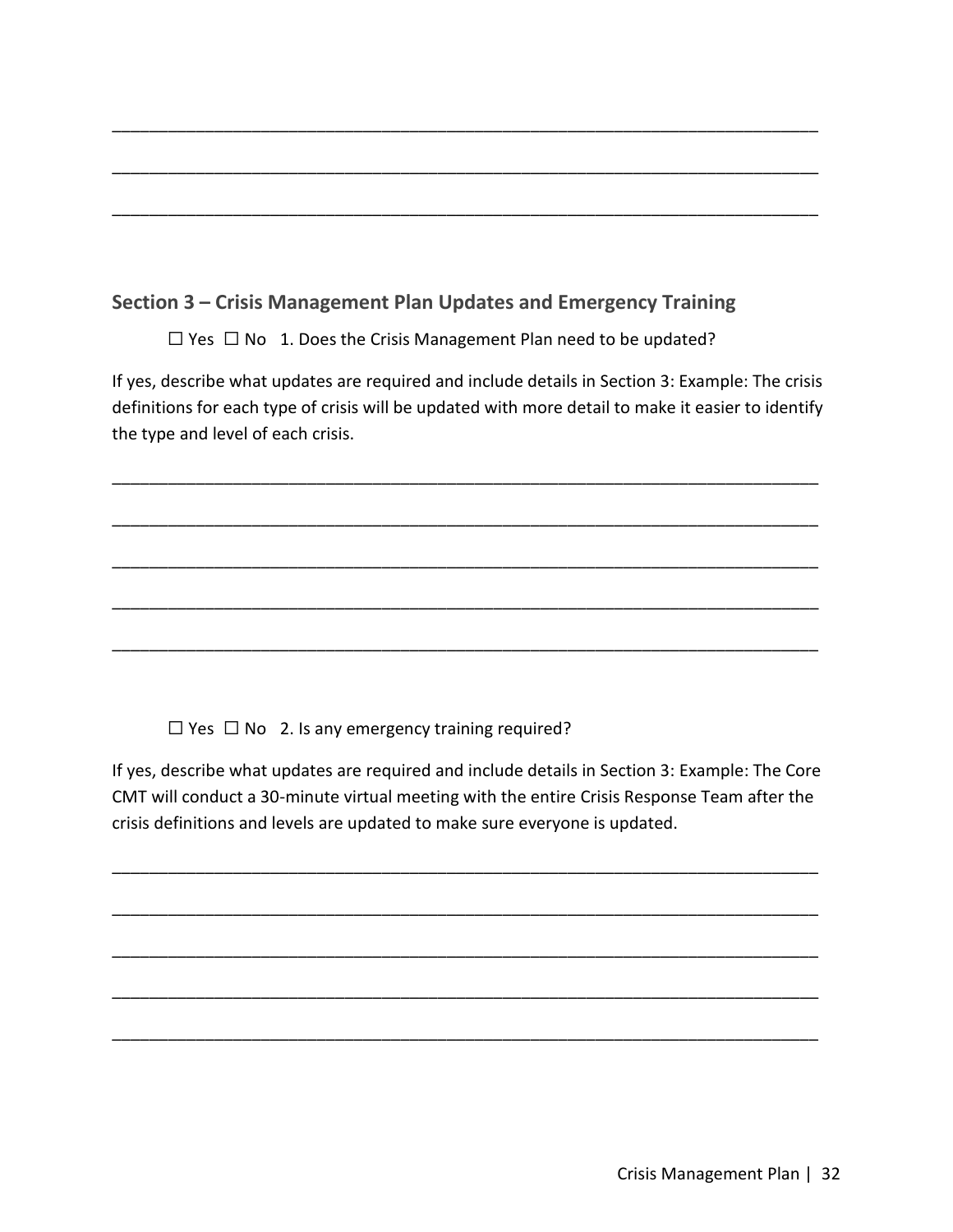## **Section 4 – Crisis Resolution Follow-up**

Outline all follow-up steps required, the responsible person for each, and a timeline to complete the action steps:

| Follow-up | Responsible Person | Timeline |
|-----------|--------------------|----------|
|           |                    |          |
|           |                    |          |
|           |                    |          |

## **Section 5 – Acknowledgments**

The underwritten acknowledge that they have participated in the crisis debriefing and agree to any follow-up actions described in Section 4.

| Print name | Date |
|------------|------|
|            |      |
| Print name | Date |
|            |      |
| Print name | Date |
|            |      |
| Print name | Date |
|            |      |
| Print name | Date |
|            |      |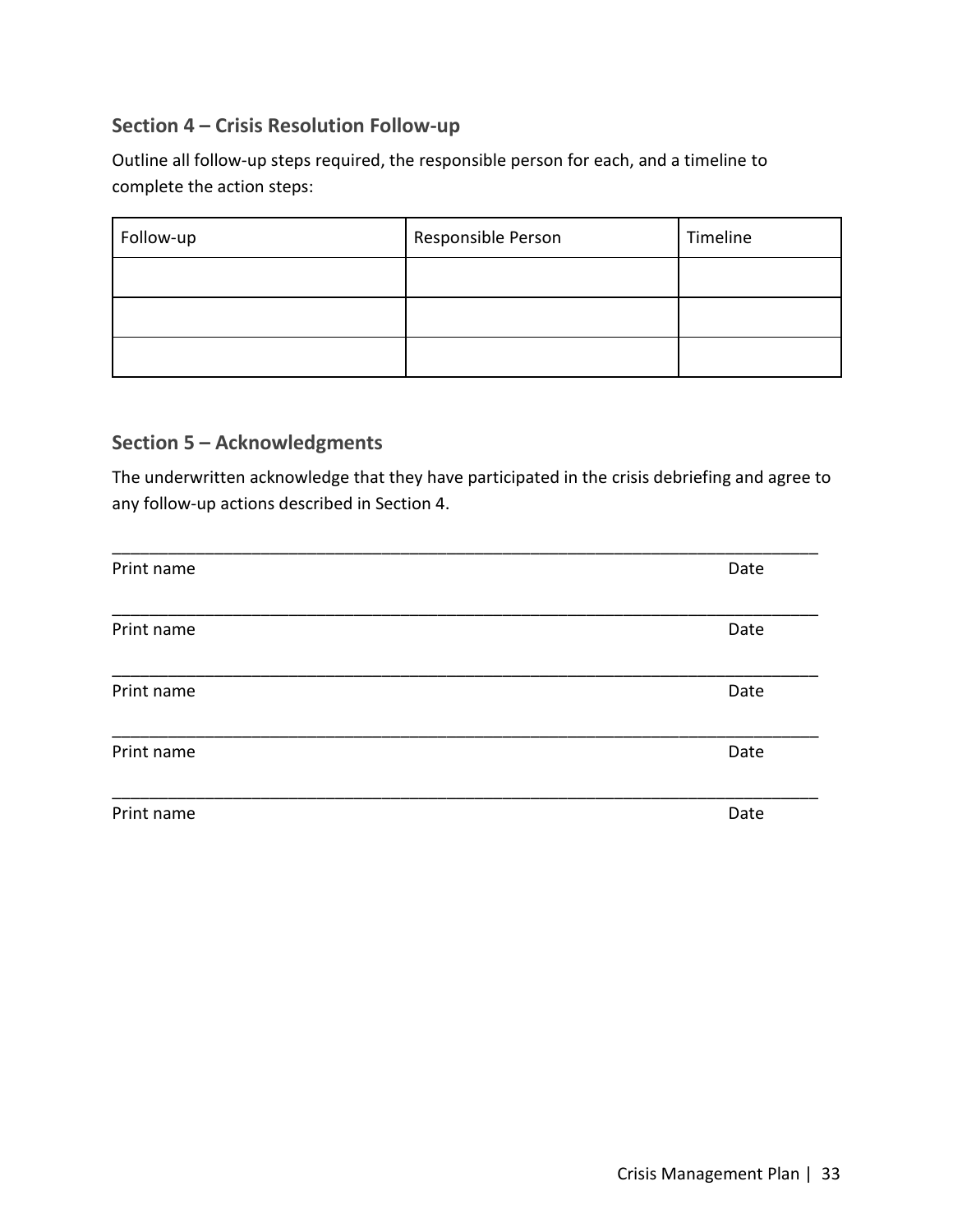# Appendix C - Exchange Agreement / COVID-19 Addendum

I have read and understand the Crisis Management and COVID-19 Procedures and agree to fulfill the roles and responsibilities assigned to me.

| Natural Parent #1 __________________________________Signature _______________________________Date_______  |                         |
|-----------------------------------------------------------------------------------------------------------|-------------------------|
| Natural Parent #2 __________________________________Signature _______________________________Date_______  |                         |
|                                                                                                           | $Date$ <sub>_____</sub> |
|                                                                                                           | Date______              |
| Backup Host Parent #1 _______________________________Signature _______________________________Date_______ |                         |
| Backup Host Parent #2 ____________________________Signature ______________________________Date______      |                         |
| Sponsor District Chair________________________________Signature _________________                         | Date______              |
|                                                                                                           | Date ______             |
| Host District CMO_________________________________Signature ____________________                          | Date______              |
|                                                                                                           |                         |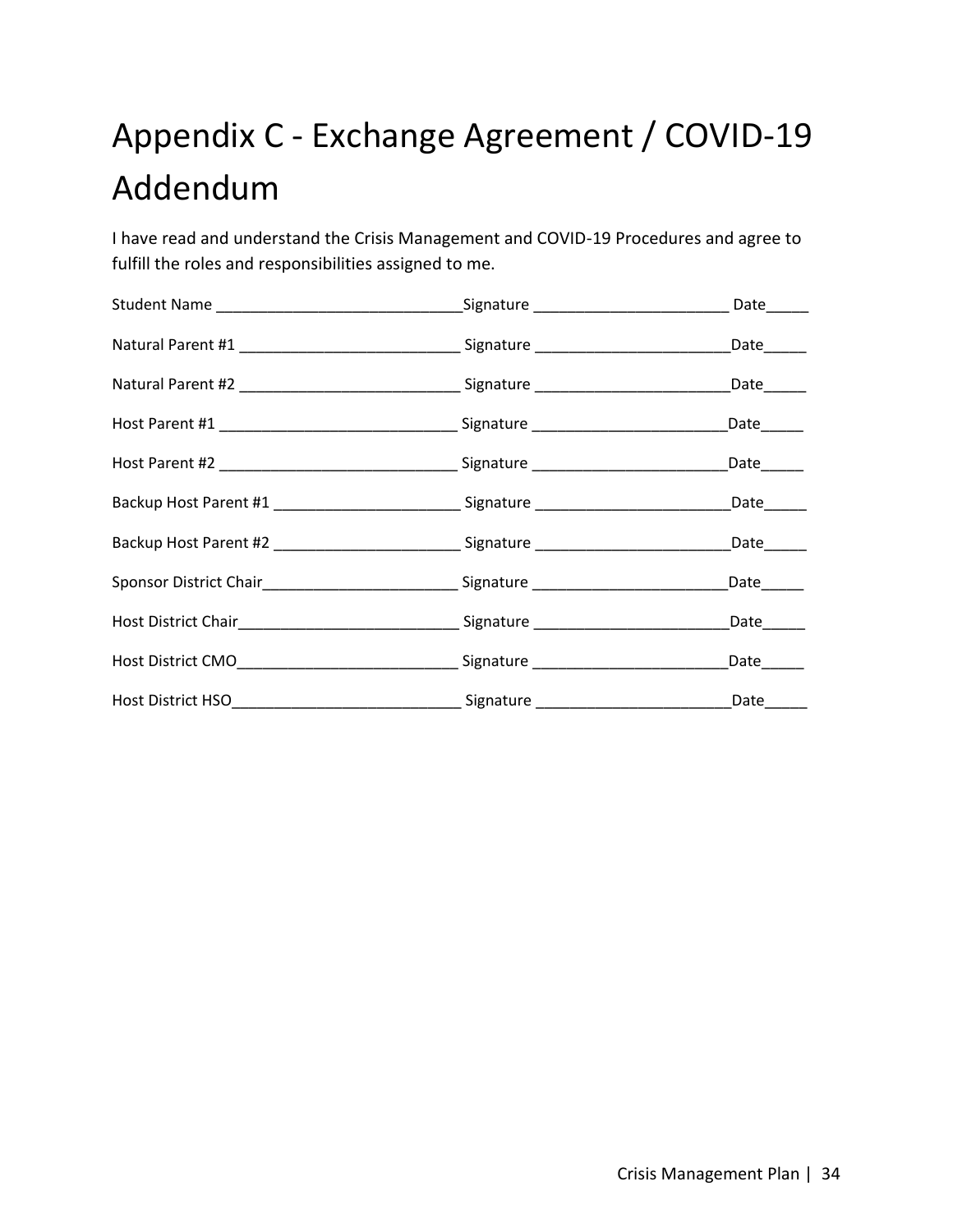# Appendix D - Student Data and Emergency Contact Form

The following information must be available to the District RYE Committee.

In case the program database (YEAH) does not capture this information already, make sure this is captured and made available to the members of the Crisis Team and the Health & Safety Team.

Work with the ARO or others to gather this information in a consumable format, or use this form to collect the information.

Any modifications to this information must be reported to the District RYE Committee and to Rotary International within 48 hours.

Student Name: Student Gender: Student Age: Sponsor District and Country: Expected Date of Arrival: Expected Date of Departure:

Student Email: Student Cell Phone: Student WhatsApp Number:

Health Insurance: Policy Details: Policy Term Dates:

Assistant Responsible Officer (ARO) Name: ARO Email: ARO Cell Phone:

Host High School Name: Host High School Address: Host High School Web Address: Host High School Telephone:

Natural Parents' Names: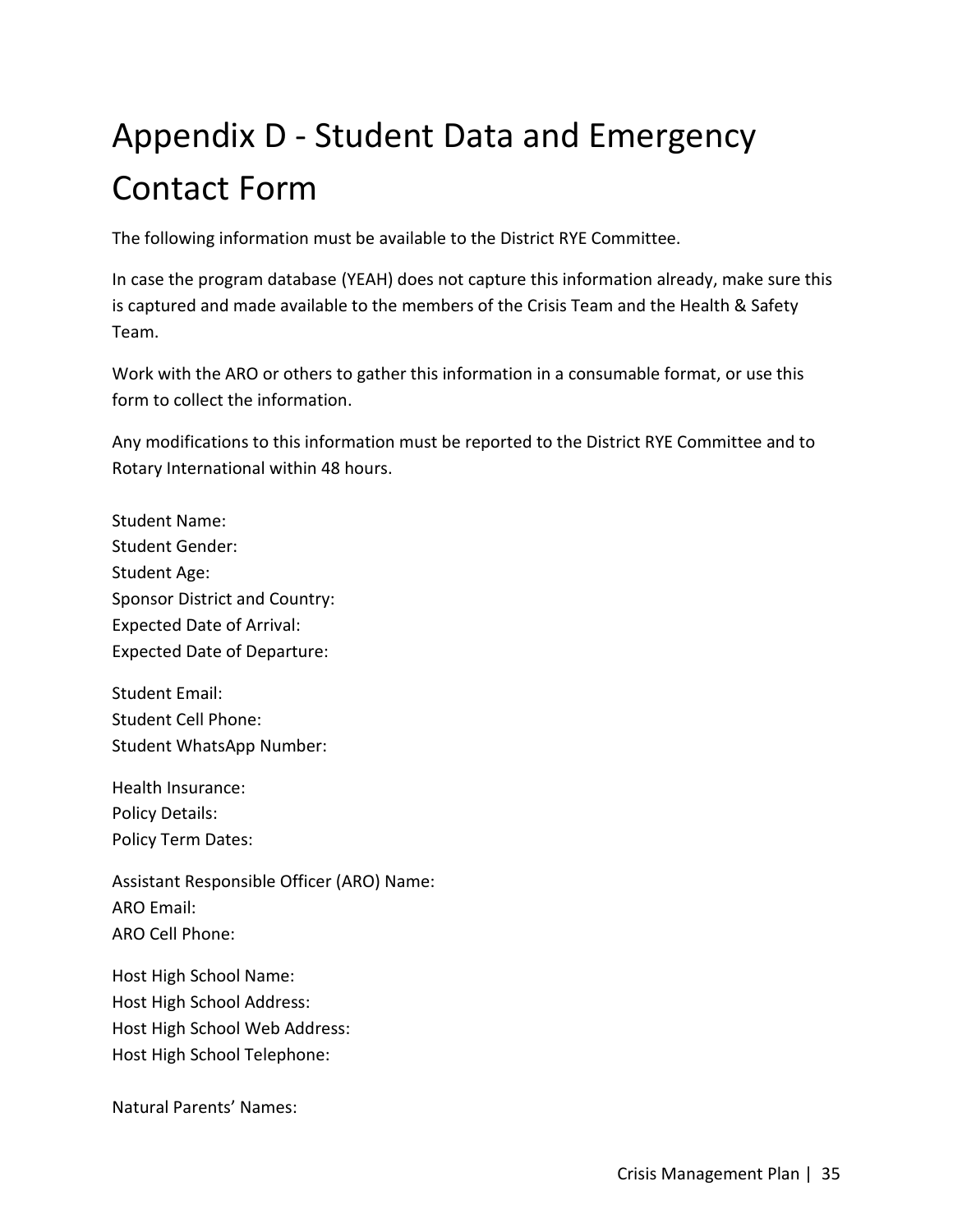Natural Family Address: Natural Parents Primary Email: Natural Parents Secondary Email: Natural Parents Primary Cell: Natural Parents Secondary Cell: Natural Family Home Telephone: Natural Parents Primary WhatsApp: Natural Parents Secondary WhatsApp:

Current Host Parents' Names: Expected Hosting Dates: Current Host Family Address: Current Host Parents Primary Email: Current Host Parents Secondary Email: Current Host Parents Primary Cell: Current Host Parents Secondary Cell: Current Host Family Home Telephone: Current Host Parents Primary WhatsApp: Current Host Parents Secondary WhatsApp:

#### **A Backup Family must always be available and ready to receive the student on short notice.**

Backup Host Parents' Names: Host Family Address: Backup Host Parents Primary Email: Backup Host Parents Secondary Email: Backup Host Parents Primary Cell: Backup Host Parents Secondary Cell: Backup Host Family Home Telephone: Backup Host Parents Primary WhatsApp: Backup Host Parents Secondary WhatsApp:

Host Club YEO Name: Host Club YEO Address: Host Club YEO Primary Email: Host Club YEO Primary Cell: Host Club YEO Home Telephone: Host Club YEO WhatsApp: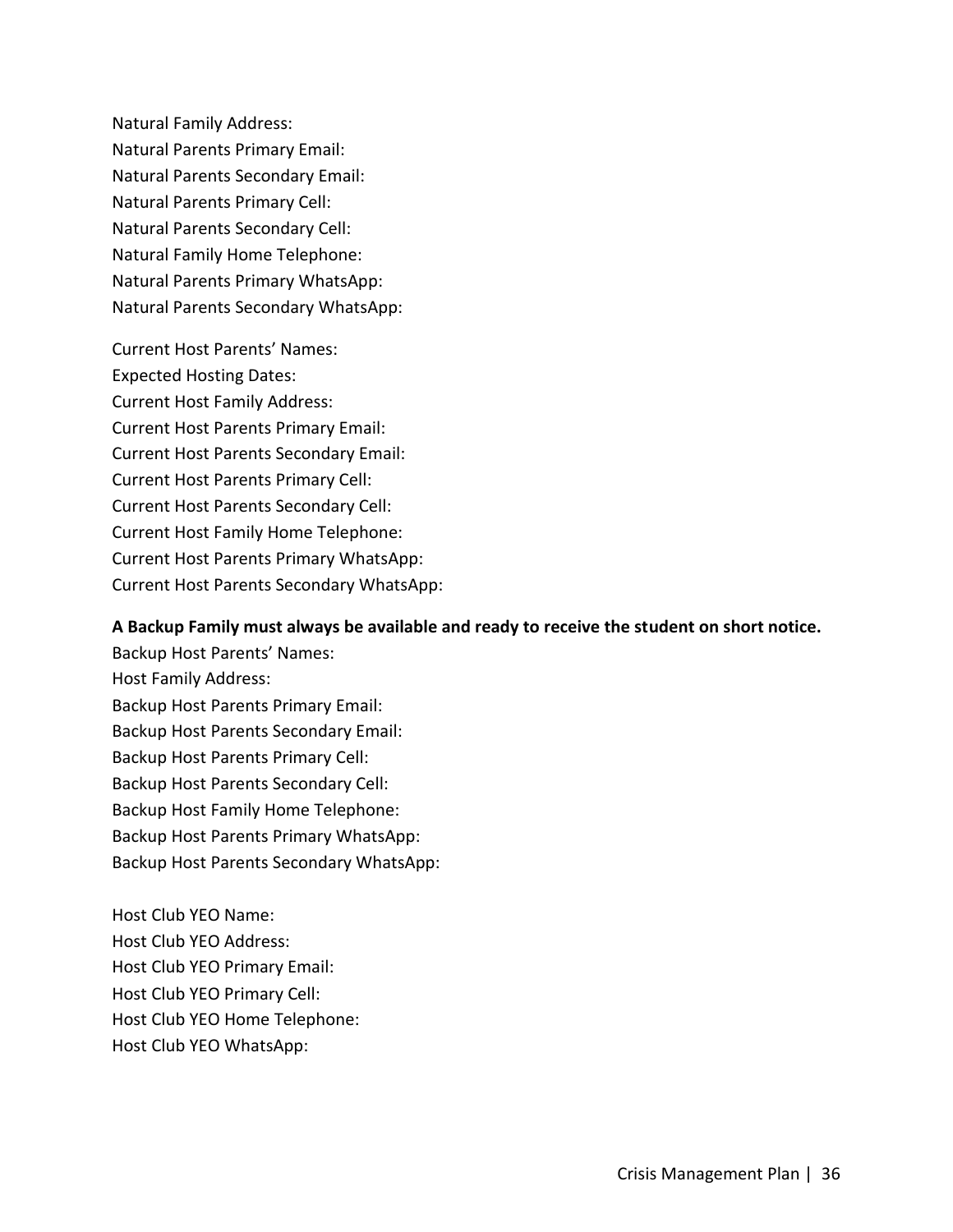Host Club Counselor Name: Host Club Counselor Address: Host Club Counselor Primary Email: Host Club Counselor Primary Cell: Host Club Counselor Home Telephone: Host Club Counselor WhatsApp:

Host Club President Name: Host Club President Address: Host Club President Primary Email: Host Club President Primary Cell: Host Club President Home Telephone: Host Club President WhatsApp:

Host District Inbound Coordinator Name: Host District Inbound Coordinator Address: Host District Inbound Coordinator Primary Email: Host District Inbound Coordinator Primary Cell: Host District Inbound Coordinator Home Telephone: Host District Inbound Coordinator WhatsApp:

Host District RYE Chair Name: Host District RYE Chair Address: Host District RYE Chair Primary Email: Host District RYE Chair Primary Cell: Host District RYE Chair Home Telephone: Host District RYE Chair WhatsApp:

Host District Governor Name: Host District Governor Address: Host District Governor Primary Email: Host District Governor Primary Cell: Host District Governor Home Telephone: Host District Governor WhatsApp:

Sponsor District Point of Contact Name and Title: Sponsor District Point of Contact Address: Sponsor District Point of Contact Email: Sponsor District Point of Contact Primary Cell: Sponsor District Point of Contact WhatsApp: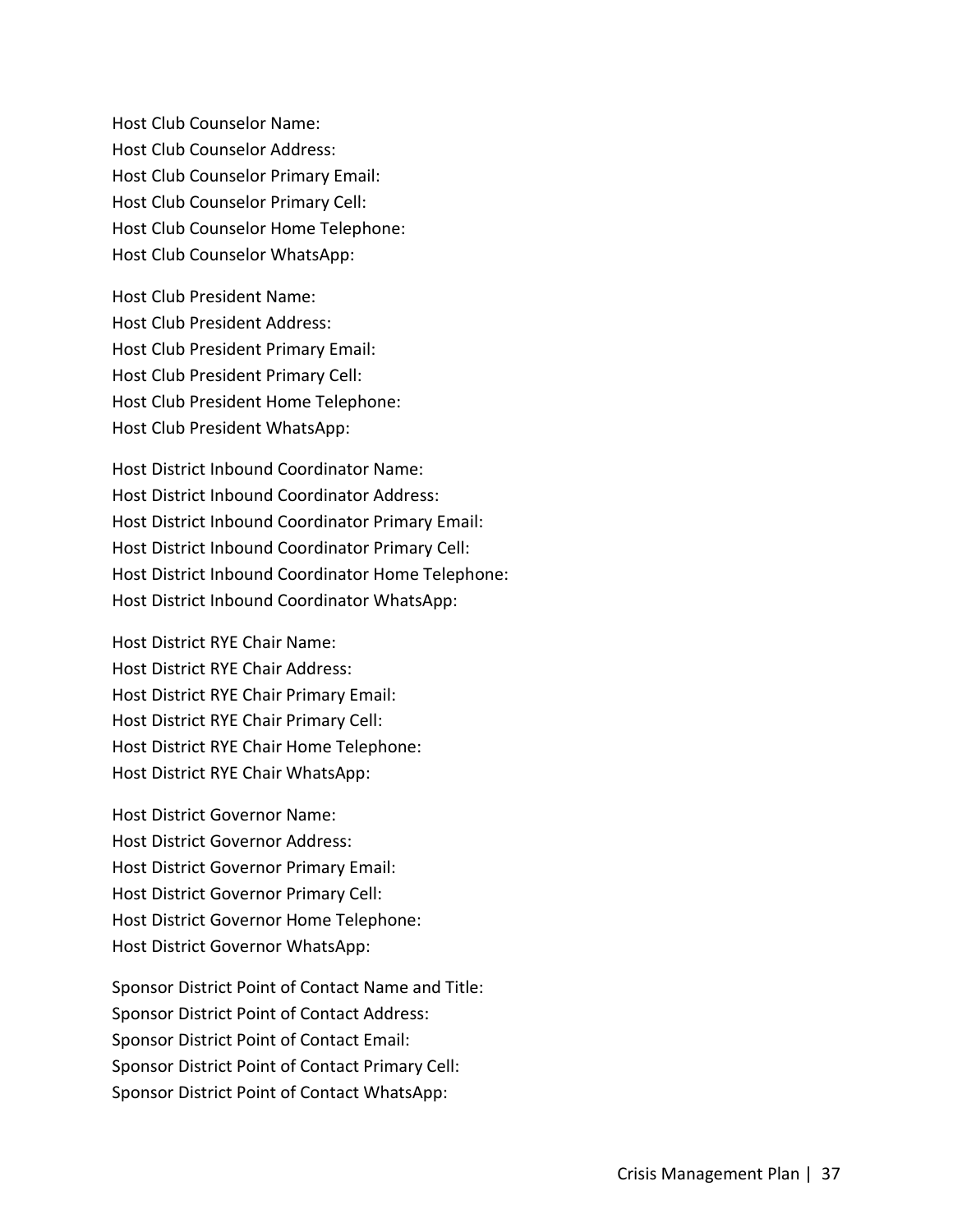Sponsor District RYE Chair Name: Sponsor District RYE Chair Address: Sponsor District RYE Chair Primary Email: Sponsor District RYE Chair Primary Cell: Sponsor District RYE Chair Home Telephone: Sponsor District RYE Chair WhatsApp:

Sponsor District Governor Name: Sponsor District Governor Address: Sponsor District Governor Primary Email: Sponsor District Governor Primary Cell: Sponsor District Governor Home Telephone: Sponsor District Governor WhatsApp:

Urgent Care Medical Facility (near Current Host Family) name: Urgent Care Medical Facility (near Current Host Family) address: Urgent Care Medical Facility (near Current Host Family) telephone:

Host Community's Police non-emergency telephone: Emergency telephone number: 911 Suicide Prevention Contact: Rape Crisis Hotline: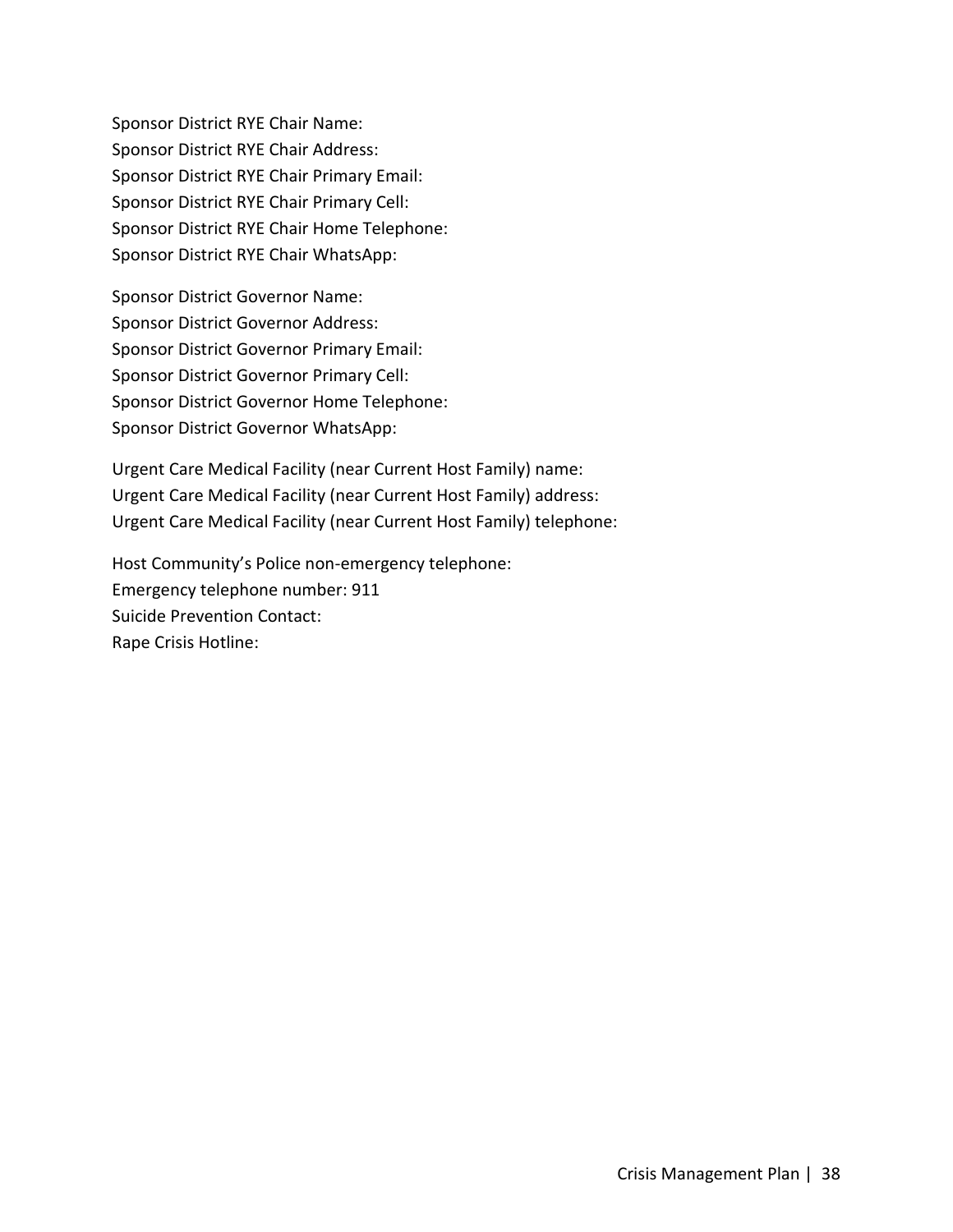# Appendix E - COVID-19 Risk Reduction **Strategies**

Include discussion of the below risk reduction strategies during Host Family Orientation and at Inbound Student Orientation.

#### **Know how it spreads**

- The best way to prevent illness is to avoid being exposed to this virus.
- The virus is thought to spread mainly from person-to-person.
- Between people who are in close contact with one another (within about 6 feet).
- Through respiratory droplets produced when an infected person coughs, sneezes or talks. These droplets can land in the mouths or noses of people who are nearby or possibly be inhaled into the lungs.
- Some recent studies have suggested that COVID-19 may be spread by people who are not showing symptoms.
- Close personal contact such as touching or shaking hands
- Touching an object or surface with the virus on it, then touching your mouth, nose or eyes before washing your hands

https://www.healthlinkbc.ca/hlbc/files/documents/healthfeature/coronavirus\_disease\_ covid-19.pdf

#### **Everyone should wash their hands often**

- Wash your hands often with soap and water for at least 20 seconds especially after you have been in a public place, or after blowing your nose, coughing, or sneezing.
- It's especially important to wash:
	- Before eating or preparing food
	- Before touching your face
	- After using the restroom
	- After leaving a public place
	- After blowing your nose, coughing, or sneezing
	- After handling your mask
	- After changing a diaper
	- After caring for someone sick
	- After touching animals or pets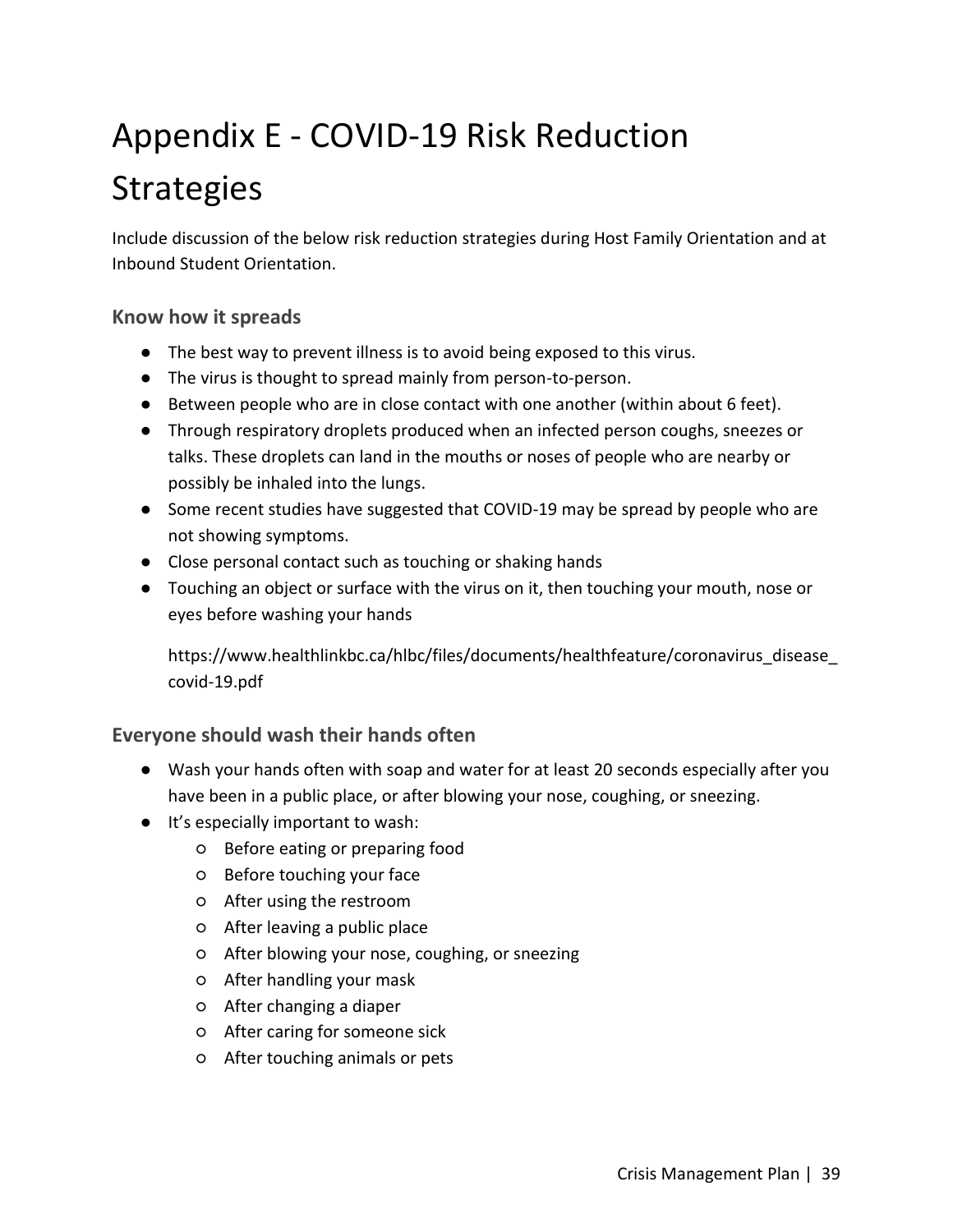- If soap and water are not readily available, use a hand sanitizer that contains at least 60% alcohol. Cover all surfaces of your hands and rub them together until they feel dry.
- Avoid touching your eyes, nose, and mouth with unwashed hands.

## **Avoid close contact (< 6 feet of separation for more than 15 minutes)**

- Inside the home: Avoid close contact with people who are sick.
- If possible, maintain 6 feet between the person who is sick and other household members.
- Outside your home: Put 6 feet of distance between yourself and people who don't live in your household.
	- Remember that some people without symptoms may be able to spread virus.
	- Stay at least 6 feet (about 2 arms' length) from other people.
	- Keeping distance from others is especially important for people who are at higher risk of getting very sick.

## **Cover your mouth and nose with a mask when around others**

- You could spread COVID-19 to others even if you do not feel sick.
- The mask is meant to protect other people in case you are infected.
- Everyone should wear a mask in public settings and when around people who don't live in your household, especially when other social distancing measures are difficult to maintain.
- Do NOT use a mask meant for a healthcare worker. Currently, surgical masks and N95 respirators are critical supplies that should be reserved for healthcare workers and other first responders.
- Continue to keep about 6 feet between yourself and others. The mask is not a substitute for social distancing.

## **Cover coughs and sneezes**

- Always cover your mouth and nose with a tissue when you cough or sneeze or use the inside of your elbow and do not spit.
- Throw used tissues in the trash.
- Immediately wash your hands with soap and water for at least 20 seconds. If soap and water are not readily available, clean your hands with a hand sanitizer that contains at least 60% alcohol.